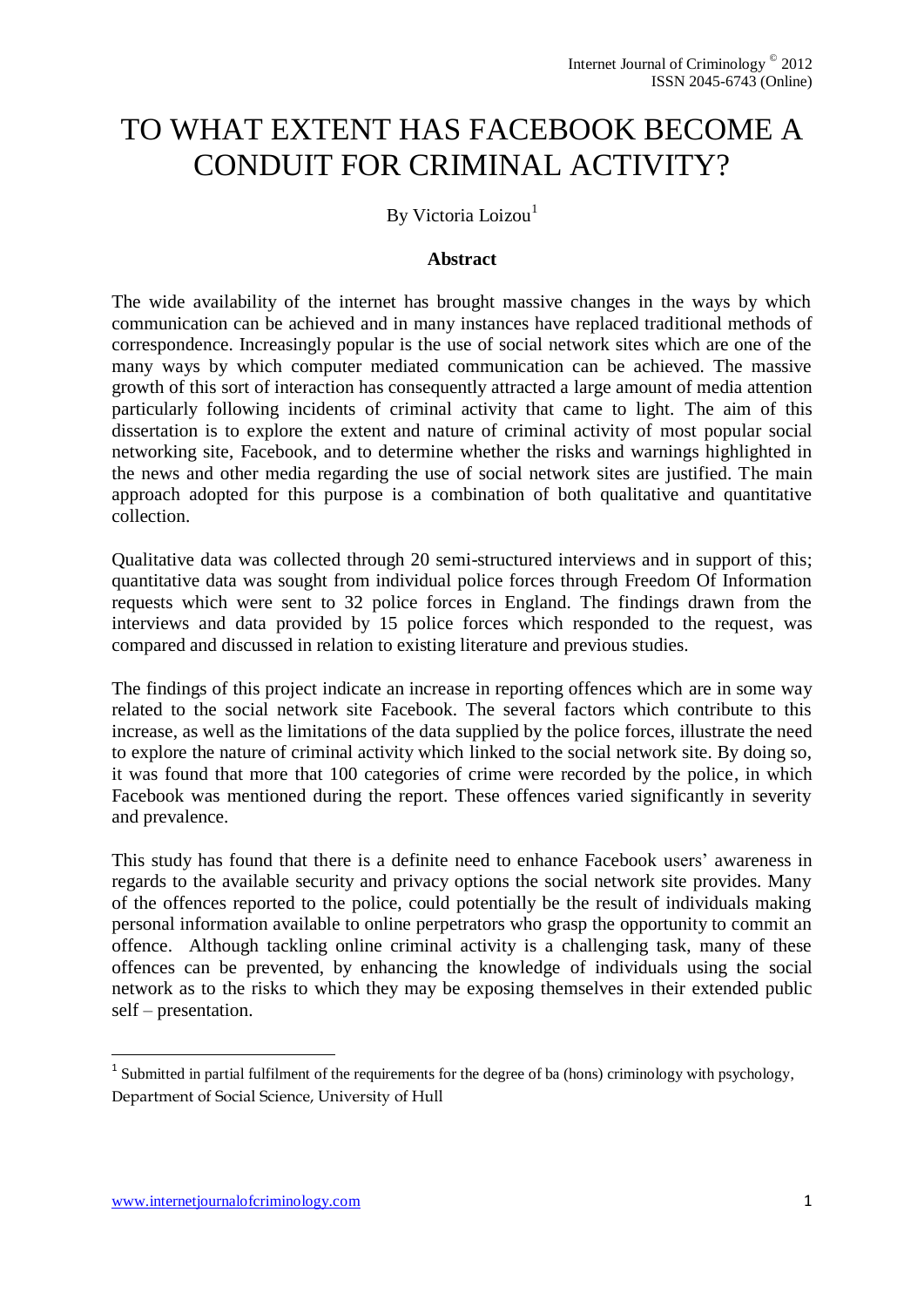# **Contents**

| FACEBOOK: A HAZARDOUS ONLINE ENVIRONMENT. FACT OR FICTION? 14 |
|---------------------------------------------------------------|
|                                                               |
|                                                               |
|                                                               |
|                                                               |
|                                                               |
|                                                               |
| www.internetjournalofcriminology.com<br>2                     |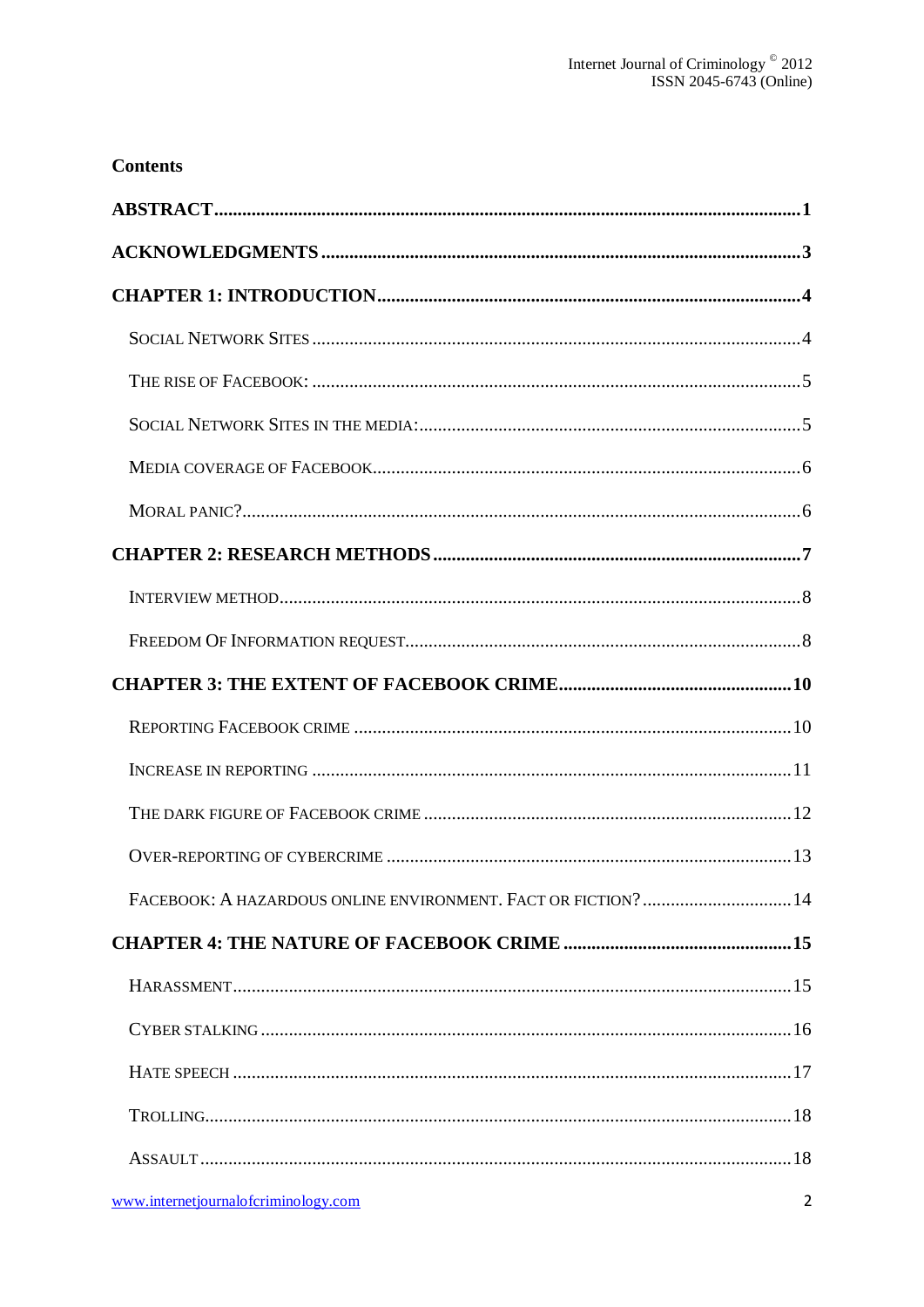#### **Acknowledgments**

<span id="page-2-0"></span>It is a pleasure to thank those who have made this dissertation possible. Many thanks, to all participants in this study who took the time to share their personal experience with me. Also, I would like to thank all police forces who responded to my Freedom Of Information request and who provided me with valuable material. I am heartily thankful to my dissertation supervisors, Professor Keith Tester and Professor Majid Yar for their support and guidance throughout the duration of this project.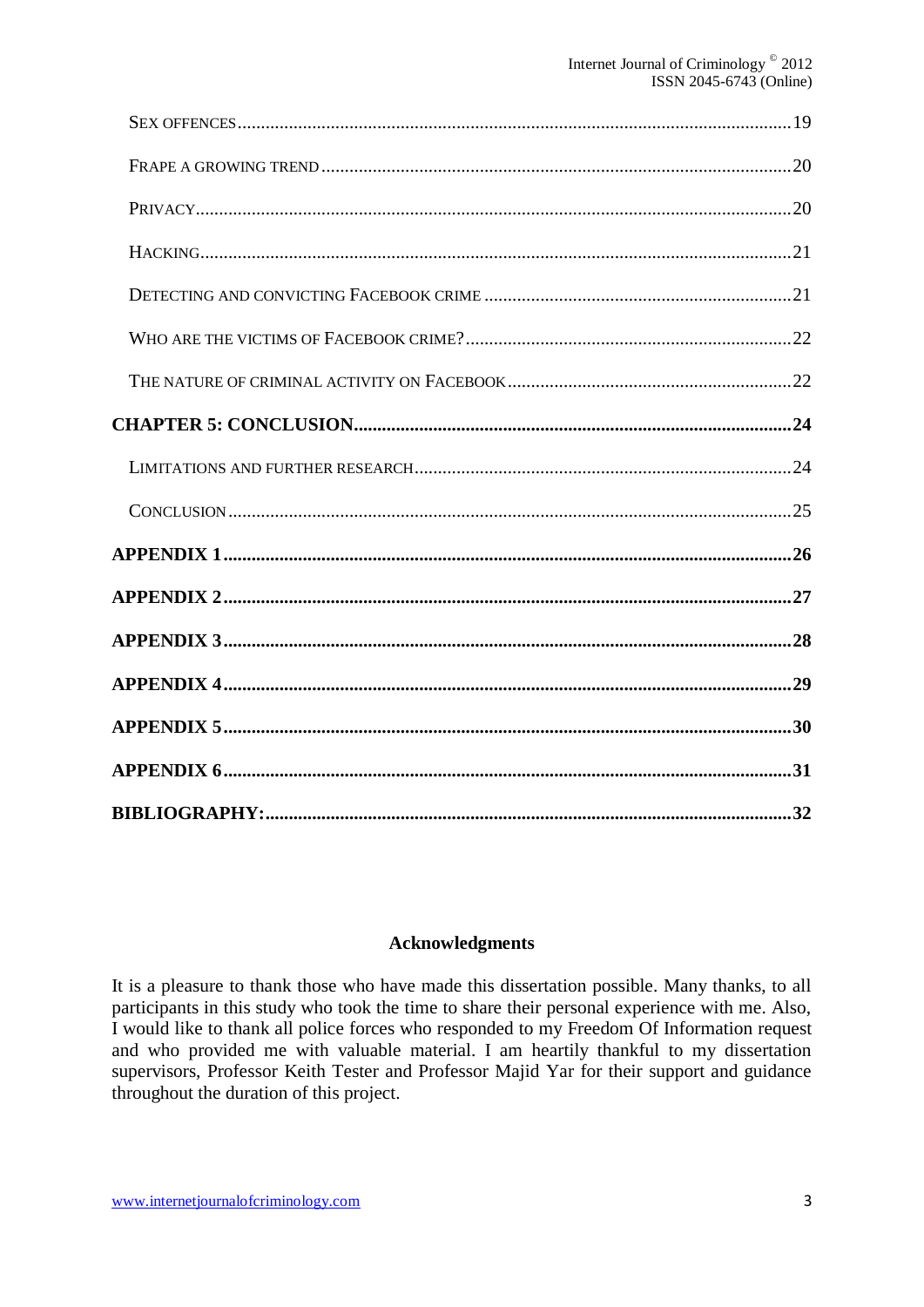#### **To what extent has Facebook become a conduit for criminal activity?**

#### <span id="page-3-0"></span>**Chapter 1: Introduction**

The extensive growth and availability of the internet has brought about massive changes to our familiar ways of living. What was previously unthinkable is now easily achieved with just one click of a mouse. This has changed the ways in which people communicate, work, educate and entertain themselves. However, along with the positive changes this technological innovation has brought, new opportunities and methods for criminal activity have emerged.

This study will focus on criminal activity which occurs on, or is mediated by the social network site Facebook. An attempt will be made to determine the extent and nature of criminal activity and provide an understanding as to the dangers users of Facebook are subjected to. This first chapter will outline the history of social network sites and Facebook in particular and explore the presentation of these sites in the media. This will assist us to draw a picture of the problem, before going on to explore the extent and nature of criminal activity related to Facebook in further detail in the following chapters.

#### <span id="page-3-1"></span>**Social Network Sites**

Computer mediated communication (CMC) has become an increasingly popular method of communication particularly over the last decade, due to the rising accessibility to the internet and the rapid ways in which communication can be achieved. The exchange of electronic mail and instant messages using various software programs, hundreds of which are available on the World Wide Web, have in many cases replaced traditional methods of communication such as the exchange of letters. In addition, the ability to make cost free voice, video or even conference calls to people who may be thousands of miles away is another contributing factor to the large popularity of computer mediated communication. The only pre - requirement for this type of communication is that all parties have access to a networked computer.

The benefits of computer mediated communication have attracted the attention of many businesses worldwide, which adopted these methods as their primary means of communication. However CMC has also been implemented by millions of individuals who wish to communicate with friends, family and peers or desire to meet other people with whom they have common interests or beliefs (Boyd and Ellison, 2007). In addition to electronic mail, instant messaging and other CMC, Social Network Sites (SNSs) such as Facebook, Twitter, MySpace and Google Plus have become integrated into the daily lives of millions of internet users around the globe.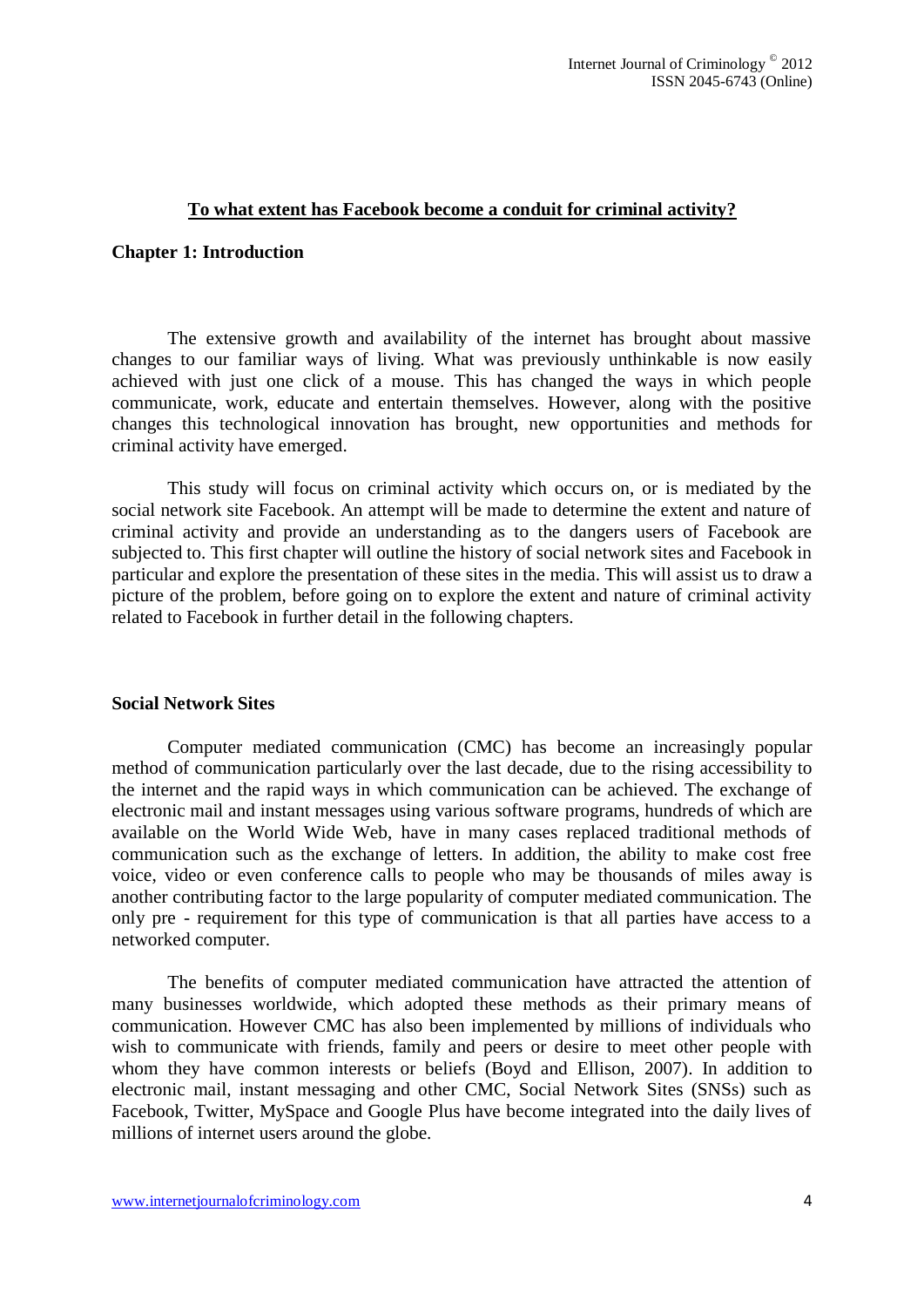Social Network Sites are a form of virtual communities (Dwyer et. al., 2007), some of which are based on common features such as language, sexuality, religion or race, whilst others accommodate diverse audience (Boyd and Ellison, 2007). Social Network Sites allow their users to construct a profile, identify other users with whom they share offline connections with and navigate through their profiles (Dwyer et. al, 2007). Although it is possible for internet users to meet through the SNSs, this is not the primarily aim (Boyd and Ellison, 2007). A study on the motives and uses of Facebook, carried out by Joinson (2008) reveals that the most central use of Facebook tended to be for keeping in touch with peers.

#### <span id="page-4-0"></span>**The rise of Facebook:**

The Social Network Site Facebook was first launched in February 2004 by Mark Zuckerberg and co-founders Dustin Moskovitz, Chris Hughes and Eduardo Saverin form their Harvard University dorm room (Facebook, 2011). Before expanding in September 2005 to accommodate high schools and corporate networks, Facebook was restricted to college based users (Joinson, 2008; Boyd and Ellison, 2007). A year later, in September 2006 Facebook expands once again allowing anybody to join the site (Phillips, 2007).

Less than a year after allowing everybody to sign up to the site, in April 2007 Facebook reached more than 20 million active users and by August 2008 the SNS accommodated more than 100 million active users. As of this writing, Facebook is the largest social network site with over 900 million active users (Facebook, 2012). According to Alexa Internet Inc. (2012), a global website metrics provider, Facebook is currently the second most popular website in the world, whilst the SNS Twitter ranks  $9<sup>th</sup>$  and China's largest Internet service portal QQ.com ranks  $10<sup>th</sup>$ .

#### <span id="page-4-1"></span>**Social Network Sites in the media:**

Most social network sites had attracted little media attention, particularly those which grew to become popular amongst non–English speaking communities. For instance Orkut was initiated in the United States as an English–only social network site, however Portuguese speaking Brazilians became the dominant user group in the early stages of the site's development and it later became increasingly popular in India (Madhavan (2007) cited in Boyd and Ellison, 2007). Although sites such as Orkut and Live Spaces were just as large as MySpace, if not larger, they never received a vast amount of media coverage in the English speaking media (Boyd and Ellison, 2007, p.218).

MySpace only attracted immense media interest after being purchased by a large News Corporation for 580 dollars in July 2005 (Arthur, 2012). When the site was launched in 2003 in Santa Monica, California, few journalists had noticed as it emerged thousands of miles away from Silicon Valley. Not long after MySpace had been purchased by News Corp, accusations held the social network site to be implicated in a series of sexual interactions among adults and minors. According to Boyd and Ellison (2007) however, research had suggested that these accusations were exaggerated. Nevertheless, "a moral panic concerning sexual predators quickly spread" (Bahney (2006) in Boyd and Ellison, 2007, p.217).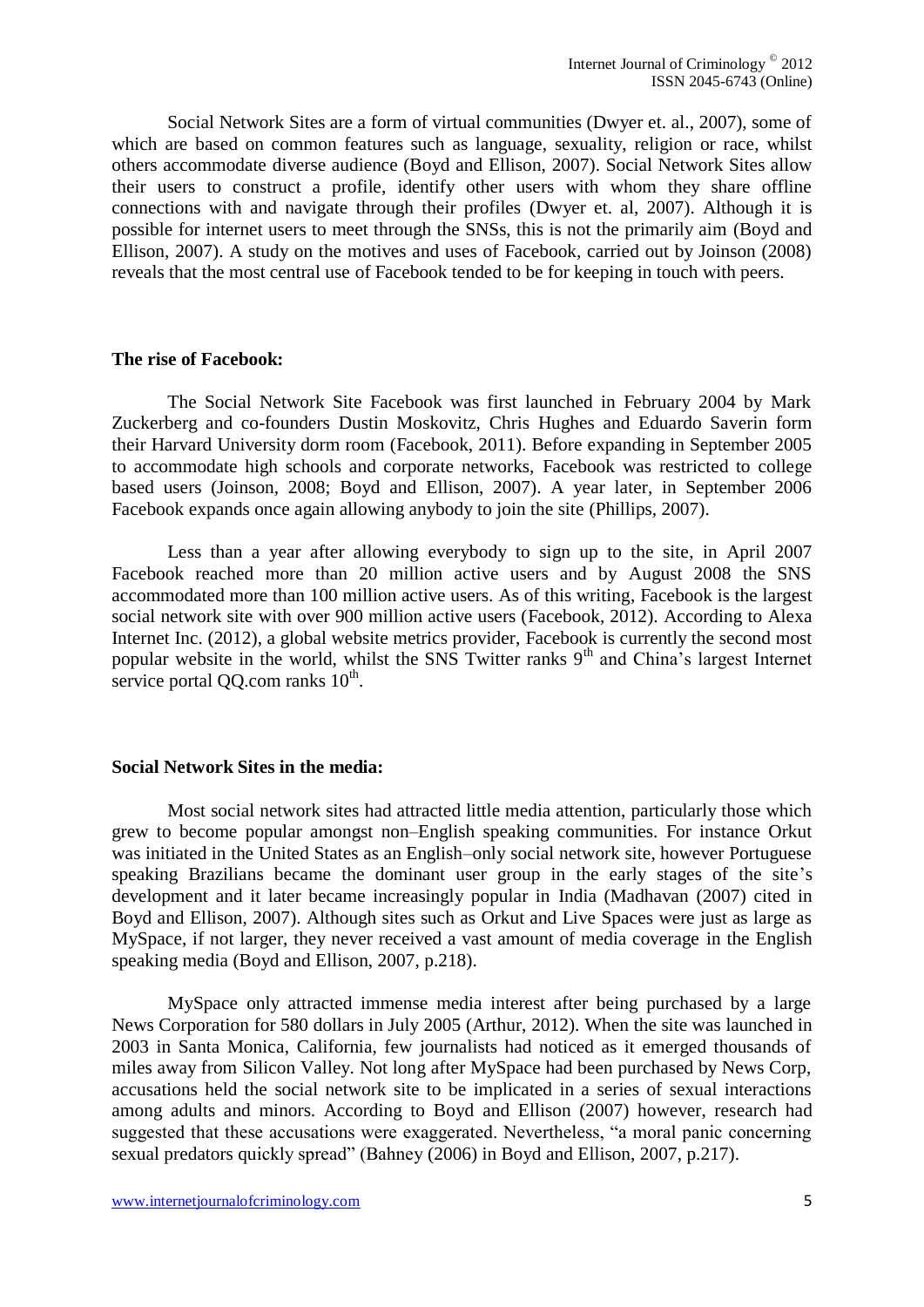"*Crime risk warnings to users of social networking sites*" (Barrett, 2007), is only one of the many headlines in the media featuring the dangers users are subjected to when engaging in various activities on social network sites. Concerns over privacy issues, fraud (Mail Online, 2007; Finkle, 2009), identity theft (BBC, 2011a), hacking (Williams, 2012; Holden, 2012), hate crimes (Channel 4 News, 2012) and so on, are often featured in newspaper articles. A study carried out by Dowland et. al. (1999) revealed that on average stories concerning computer related criminal activity was published two times a week during the period of their surveying of two UK newspapers (Cited in Yar, 2006).

#### <span id="page-5-0"></span>**Media coverage of Facebook**

Due to the popularity of Facebook, it is not surprising that the social network site has not escaped media criticism. A browse through the online archives of popular news agencies over the last few years reveals the tremendous amount of coverage Facebook has been given. Many of the articles featuring the social network site aim at making the public aware of the possible risks they may be putting themselves in by sharing their personal details on the site (BBC, 2011a; Mail Online, 2007). Moreover, it has been alleged that the popular social network site has been used as an avenue for various other criminal activities. Offences ranging from stalking, hate speech, bullying (BBC, 2011b), to more serious offences such as '*sexting*' (Mail Online, 2011) and grooming (BBC, 2012) are increasingly being reported by the media. A number of incidents of sexual offences involving minors have caught a vast amount of coverage due to the sensitivity of the issue.

In addition to the crimes Facebook is accused to be engaged in, news items reveal unlawful activities that occur not on the social network site itself, but rather the ways by which Facebook was used to assist traditional forms of offending. One of the most recent examples is the use of Facebook to provoke disorder during the riots in England in August 2011. Although the riots took place in 'the real world', the news that two men were jailed for using Facebook to incite chaos, quickly made its appearance in international news agencies' articles which directed the blame towards Facebook and the other implicated social network sites (Green, 2011; Russia Today, 2011). The murders of Camille Mathurasingh (BBC, 2010a) and Emma Forrester (The Independent, 2008) over their Facebook postings, are two of the many high profile cases which as well, quickly made the round of the world through news reports which spread fear to users of the social network site, despite the fact that these took place in the terrestrial world.

#### <span id="page-5-1"></span>**Moral panic?**

www.internetjournalofcriminology.com 6 As the cyber community of Facebook grows and becomes further integrated into our daily lives, alongside this grows the threat to our familiar ways of living. The fear of crime and victimisation is a continuing phenomenon, particularly in Western societies. The ongoing over – reporting of potential or existing threats to users of social network sites by the media, provokes the already existing public anxiety about crime, resulting in a state of panic. Moral panic is defined by Cohen (2004) as "condition, episode, person or group of persons emerges to become defined as a threat to societal values and interests; its nature is presented in a stylized and stereotypical fashion by the mass media..." (Cited in Garland, 2008, p.10). The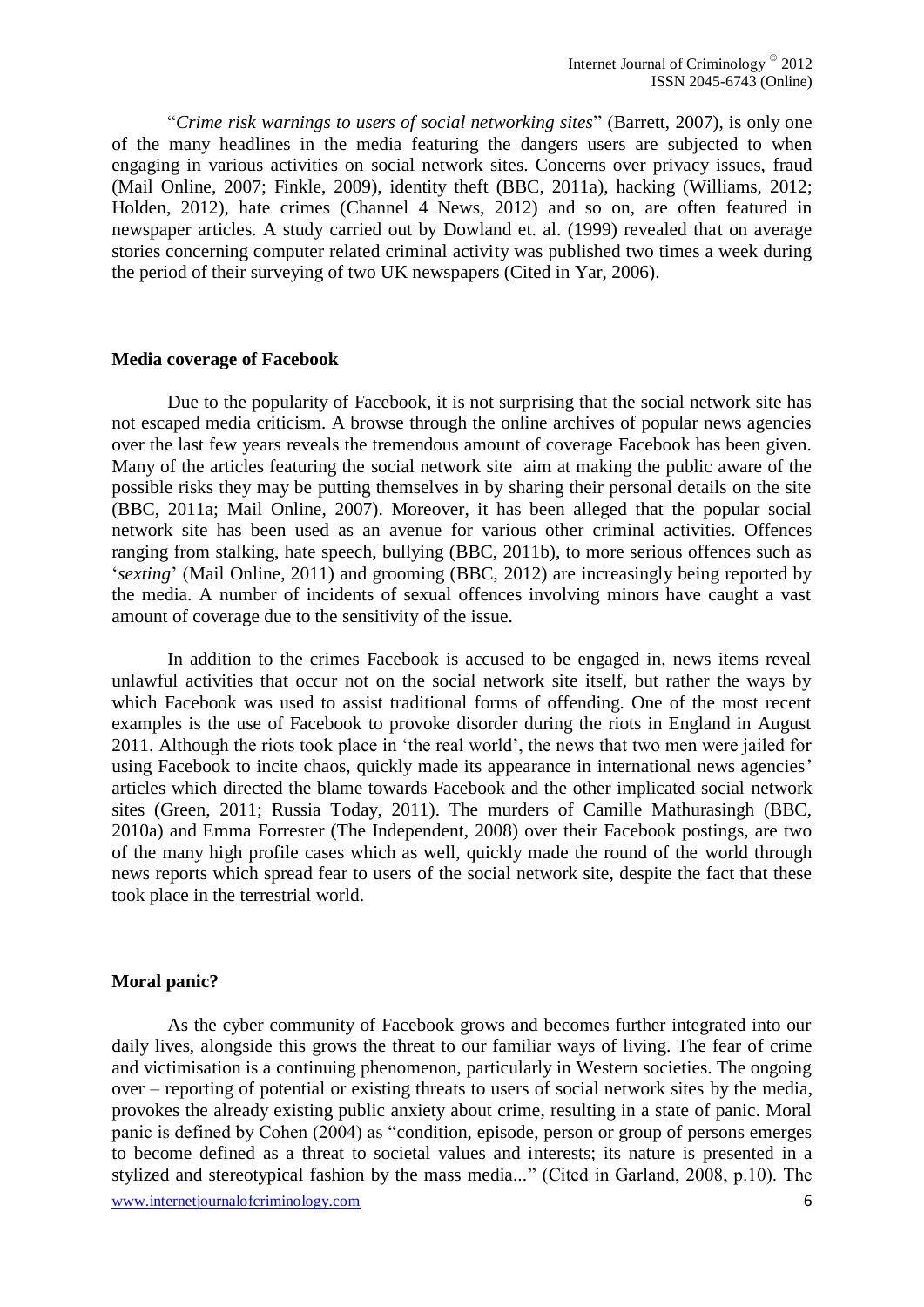furore over Canudos in Brazil, fear and prosecution of homosexuals in Boise, Idaho and the abduction of women in Orleans, France (Goode and Ben-Yehuda, 1994) are only some of the many incidences throughout history, which generate public fear associated with a particular group of people within those communities.

However, as in the above cases, moral panics refer to the fear generated by which evidence is largely out of proportion or in some cases nonexistent. This became the case with the emergence of the internet, following the over – reporting and over – inflating of the figures in regards to cyber criminal activity. According however to Yar (2010) "... [The] fear of crime often exceeds any objective measure of likely victimisation. In other words, public perceptions of risk are largely out of proportion to the actual chances of being a victim of any given form of criminal predation" (p.107).

Is the over – reporting of criminal activity linked to Facebook an indicator that history is repeating itself once again? Is this phenomenon a state of 'moral panic' or are the mass media and public concerns over cyber-criminal activities on Facebook justified? Are the hackers, crackers and spies, who use the social network site to carry out unlawful activities, modern day Mods and Rockers? There is no doubt about the existence of cybercrime. As in all 'real world' communities, crime is somewhat expected and in many cases unavoidable. The potential threats we are exposed to however, on the cyberspace of Facebook might in fact be largely exaggerated by the news media who play on public fear in order to produce headlines. In order to establish whether public anxiety over the use of social network sites is justified, this study has primarily set out to find the extent of criminal activity that occurs on, or is mediated by, Facebook.

#### <span id="page-6-0"></span>**Chapter 2: Research methods**

This study aims at casting light on the extent and nature of criminal activity, which occurs on, or is mediated by, the social network Facebook. It was decided that the best method to adopt for this investigation, was to conduct semi-structured interviews. The semistructured approach was chosen as it is useful as a strategy for detection, particularly when researching new grounds (Fielding and Thomas, 2008). The versatility of this method will permit an in – depth understanding in regards to trends, patterns and issues that arise from the use of the social network site Facebook.

Despite the valuable information that can be provided through qualitative research, the very nature of this approach is simultaneously the reason for its limitations. This method of research provides the researcher with detailed information in regards to the issue at hand, however it restricts the identification of generalizable themes (Trochim, 2001). For this reason, quantitative data will be sought in support of the finding from the interviews. This type of data will be collected through Freedom of Information (FOI) requests from individual police force in England and will allow a more in depth understanding of the problems that arise and concurrently allow generalization basted on statistical projections.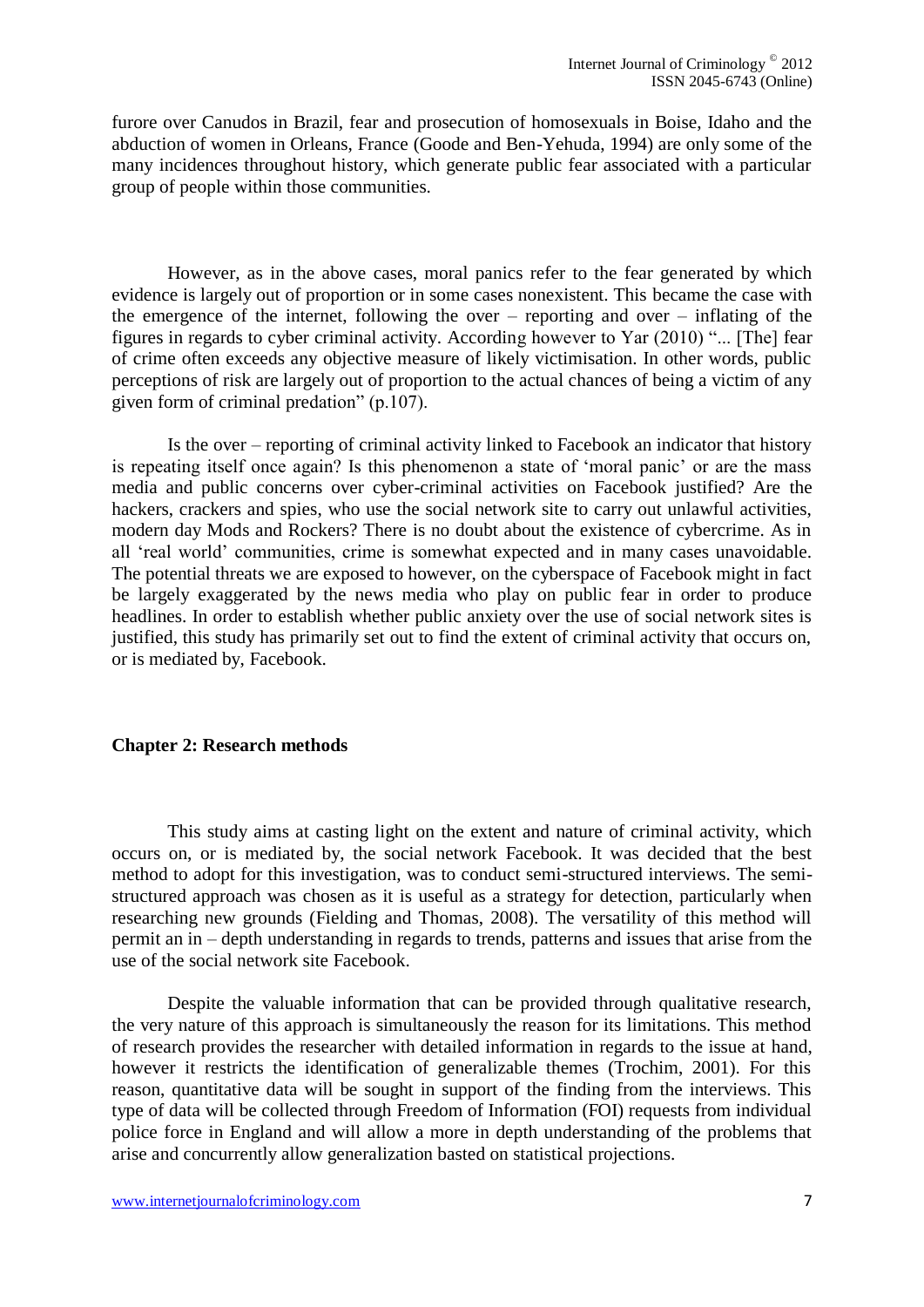In this chapter the methods used for the collection and analysis of both qualitative and quantitative data which will be used for the purposes of this study will be outlined.

#### <span id="page-7-0"></span>**Interview method**

Prior to commencing the study, research ethic approval was sought from the Department of Social Sciences' Research Director. Following ethical clearance, this study began with two pilot interviews. These were conducted in order to gather basic information in regards to trends and identify the extent of participant's knowledge regarding criminal activity on Facebook. The pilot interviews were conducted informally and formed the basis for the structure of the main study.

20 subjects were recruited, using advertisements posted on the social network site Facebook (Appendix 1). Participants were selected on a first come first served basis. The sample comprised of 12 males and 8 females aged between 19 and 69 years old (Mean age = 28.9). The interviews with students at the University of Hull took place in private study rooms in the university's library. Non student participants and students of other academic institutions were either interviewed over the phone or Skype. All interviews were conducted formally and the data was recorded on a digital audio recorder and transcribed manually.

The interviews encompassed some demographic questions, such as age and sex, alongside with some measures of Facebook use, for instance, time spent on the social network site and main activities subjects engaged in. Following this, participants were asked to answer a series of questions regarding their understanding in relation to the possible threats they are subjected to when using the social network site Facebook. Furthermore some questions were included to capture the influence of the media on usage of Facebook and the frequency of victimization on the cyberspace of Facebook.

#### <span id="page-7-1"></span>**Freedom Of Information request**

Qualitative data is a valuable tool for social science research. By acknowledging however the limitations of this method, particularly when the sample size is small and literature or previous research is limited due to the newness of the subject, the need for further information in order to satisfy the needs of this project became apparent. Hence it was determined that quantitative measures could be used, which would usefully supplement and extend the qualitative analysis.

It was decided that information will only be sought from police forces in England for several reasons. Firstly, the inconsistency in recording practices as well as in crime classification can vary significantly between jurisdictions. The National Crime Recording Standard (NCRS) commence in 2002 (Simmons et. al., 2003) and the Perks Committee before that in 1967 (Maguire, 2007), aimed at promoting greater consistency in recording and classification of crime between police forces in England and Wales. Although discrepancy in recording methods remain to this day, these regulatory mechanisms introduced over the past years make it less probable that these inconsistencies in recording practices will have a significant impact on the data collected.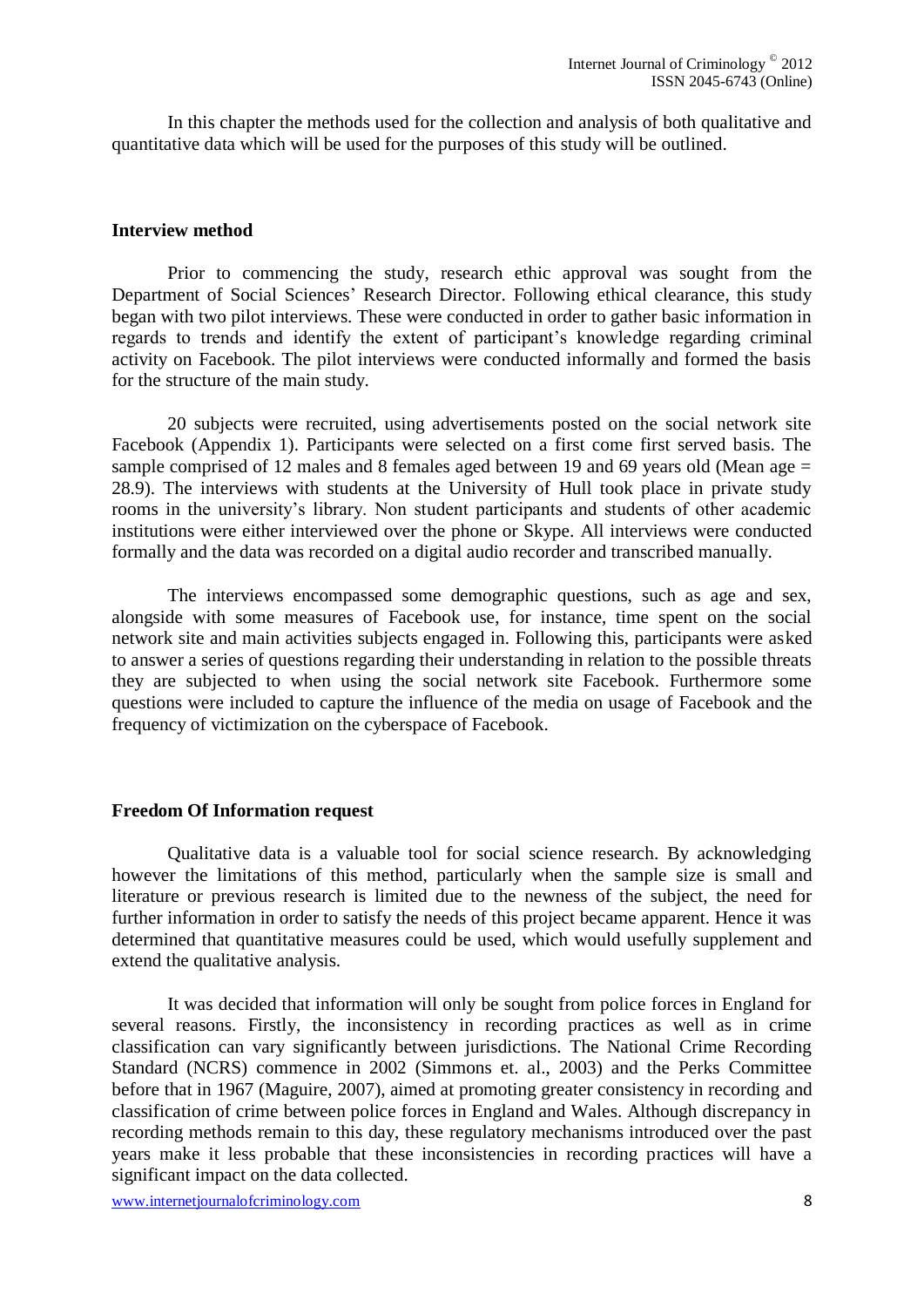On the other hand, the purpose of this study is to shed light upon the extent as well as the nature of criminal activity which is in some way relates to the social network site Facebook. In order to identify patterns in reporting criminal activity, as well as to develop an in depth understanding in regards to nature of criminal activity that emerges on, or is mediated by the social network site, the qualitative data collected from the interviews must be comparable to the quantitative data. This would not be achievable where the interview sample does not fall under the jurisdiction from which the quantitative data is derived from.

In England and Wales, Facebook related crimes are not recorded separately from terrestrial criminal activity. Consequently official statistics published by the Home Office do not reveal the nature or extent of cyber criminality on the social network site Facebook. Therefore for the purposes of this study, the information as to the number of reports and the nature of criminal activity brought to the attention of the police was sought through Freedom Of Information (FOI) requests to individual police forces in England.

Further to establishing the needs of for this project and identifying the means by which the data required would be obtained, FOI requests were sent to 32 individual police forces in England. To ensure maximum consistency in responses, an identical request was sent to all forces. The request was sent via email or through an online FOI request form, where available, and required information on the following matters:

- a) The number of reports made, which in some way relate to the social network site Facebook.
- b) Where it is possible a breakdown of the nature of these crimes. For example, if they were complaints of harassment, assault, sexual offences, theft, burglary and so forth
- c) and the outcome of these reports. For instance whether they resulted in a conviction.

This information was asked to be provided separately for 2009, 2010 and 2011.

Of the total 32 police forces from which the information was requested, 15 satisfied some or all aspects of the request. 8 police forces refused to provide any information, whereas 6 forces acknowledged the receipt of the request but as of this writing, have not yet provided nor refused to provide the information requested. Finally 3 police forces have yet to make any contact in regards to the request for information (Appendix 2).

Although the number of reports relating to Facebook in 2008, was not requested, nevertheless 4 police forces made this information available. No information however was given as to the outcome of these reports received that year. The number of incidents recorded in 2009 was made available by 14 police forces. Of those, one included reports from September  $6<sup>th</sup>$  of that year onwards. In both 2010 and 2011 records of reports received, were made available by 14 individual forces. However of those 14 forces which provided records for 2011, one included reports up to August 31<sup>st</sup> whilst another made available the number of reports received up to November  $30<sup>th</sup>$  that year. All forces provided a breakdown of the nature of reports received in 2009, 2010 and 2011. Three police forces provided figures which included reports made that mentioned both social network sites Facebook and Twitter. As the number of reports in which the social network site Facebook was mentioned during the report was not recorded separately, this affected results gathered for years 2009, 2010 and 2011.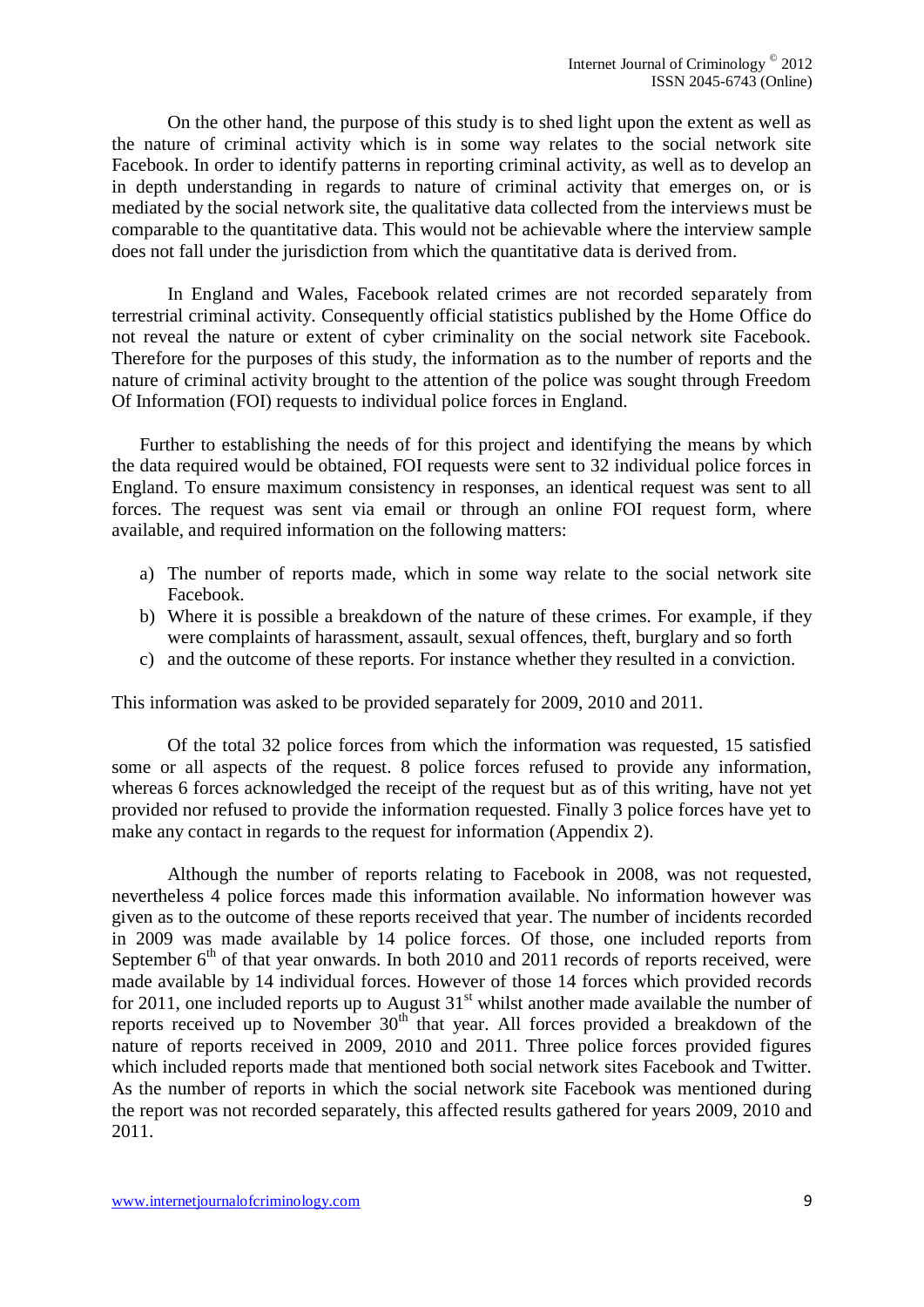The findings from both FOI requests as well as from the interviews conducted will be presented in chapters 3 and 4, in which they will be discussed and compared to existing literature and previous studies. Following in chapter 5, this study will be evaluated and limitations of this research project will be outlined.

#### <span id="page-9-0"></span>**Chapter 3: The extent of Facebook crime**

As shown in chapter one, Facebook has attracted a vast amount of media attention. Warnings regarding the risks that users of social network sites are subjected to are often featured in the in news articles, internet blogs and television programs. The purpose of this chapter is to examine whether the concerns of the media are justified and if so to what extent. Are the threats to users of social networks the product of media exaggeration or has Facebook become an actual crime hazard? To establish the extent to which the social network site Facebook has become a conduit for criminal activity, this chapter will present the findings from the current study and draw upon existing literature and previous studies.

#### <span id="page-9-1"></span>**Reporting Facebook crime**

A quantitative analysis of the data gathered through the Freedom Of Information (FOI) requests sent to individual police forces in England, reveals a massive increase in reporting criminal activity which in some way implicates the social network site Facebook between the years 2008 and 2011. In 2008 the number of reports received by the police, were relatively trivial compared to those received the following years. The lowest number of incidents, mentioning the social network site in 2008, was recorded by the Humberside Police which received just 1 report in which Facebook was mentioned. On the other side of the scale, that same year Hertfordshire Police records indicate 31 incidents where the social network site was mentioned during the report (Appendix 3).

The following year, in 2009 the same four police forces received 443.7% more reports in regards to criminal activity which in some way the social network site Facebook was involved. Similarly to the previous year, the smallest number of reports was received by Humberside Police. Of the 14 police forces which made available the number of reports they received in 2009, Suffolk Constabulary had the largest number of recorded incidents, those being 568.9% more than Humberside Police which only recorded 6 reports that year (Appendix 4).

In contrast to 443.75% increase in reporting between 2008 and 2009, there was a significantly smaller increase between 2009 and 2010, with a raise of 229%. Out of the 14 police forces which provided data for 2010, the lowest number of reports was 17 which were received by Derbyshire Constabulary. Once again the largest number of reports was made to Suffolk Constabulary. The 1545 incidents reported to Suffolk Constabulary are 8988.2% more than those reported to Derbyshire Constabulary that same year (Appendix 5).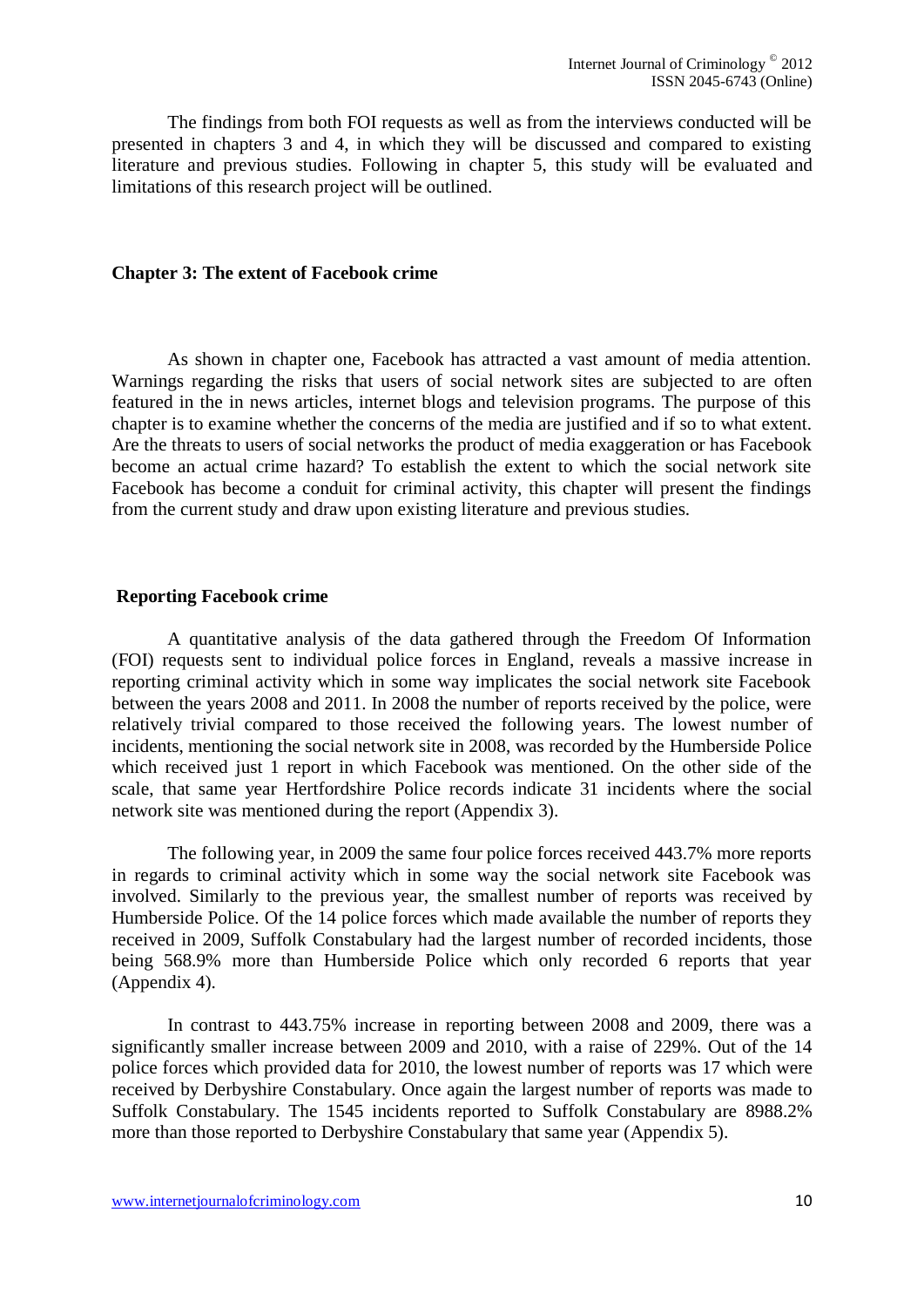The rise in reports between 2010 and 2011 is yet again comparatively lower than the massive increase between 2008 and 2009. With the decline in reporting Facebook related crimes to 3 police forces in England in 2011, there was only a 27.5% increase from the previous year. Decrease in the number of reports between 2010 and 2011 was evident in the data provided by Hertfordshire Police, Norfolk Police and South Yorkshire Police with - 13.6%, -96.4% and -86.5% respectively. Similarly to 2010 the lowest number of incidents was reported to Derbyshire Constabulary and the highest amount of reports was to Suffolk Constabulary. According to the data provided by Suffolk Constabulary they received 1814 reports that year, 7786.9% more than Derbyshire Constabulary which received 23 reports involving Facebook related incidents (Appendix 6).

#### <span id="page-10-0"></span>**Increase in reporting**

Observing the data provided by 15 police forces in England, it is evident that there is a large increase in reporting crimes in which the social network Facebook was mentioned during the report. Although the increase appears to reduce over time, the high numbers of incidents relating to Facebook are a source for concern. There are however several factors which contribute to these elevated numbers in recorded incidents by the authorities, which need to be taken into account.

One of the possible reasons for the apparent rise in reporting online criminal activity could be attributed to the increase of Facebook users. Facebook has grown massively since its emergence, particularly after its expansion in 2006 allowing anybody to join the site. As in every society, the growth of the population results in the rise of criminal activity within the particular community. This does not exclude cyber communities which are very much structured and run in the same way as those in the terrestrial world. On the  $1<sup>st</sup>$  of July 2008 there were 11,171,540 Facebook users in the UK. By the  $1<sup>st</sup>$  of July 2010 the number of Facebook users in the UK reached 26,543,600, an increase of 137.6% (Burcher, 2010). The growth in popularity of Facebook however can only partly explain the increase in reporting, as the number of reports between 2008 and 2010 was significantly larger than the increase in Facebook users between those years.

A further assumption that could partially explain the immense increase in reporting Facebook related crimes to the police, is the ease by which reporting of non emergency crimes can be achieved. In 2006 a small number of police forces in England and Wales piloted the 101 police non emergency number. By 2011 all police forces in England and Wales introduced the new number. Sheffield, one of the 2006 pilot areas, showed to have an 11% increase in call volumes following their campaign activity (Home Office, 2011). This however is unlikely to have affected the number of reports as only a small area of South Yorkshire Police provided this service out of the 15 forces which responded to the Freedom Of Information (FOI) request. Nonetheless, several police forces now provide an online crime reporting system which allows anybody with access to a computer and internet to report an offence with relative ease and in a quick manner. In addition, many police forces have made their websites accessible to users of Smartphones and other wireless devices. Although a relationship between the ease in reporting with the elevated number of incidents recorded by the police may exist, this cannot be confirmed as there is no available information as to when these methods have been adopted by each police force.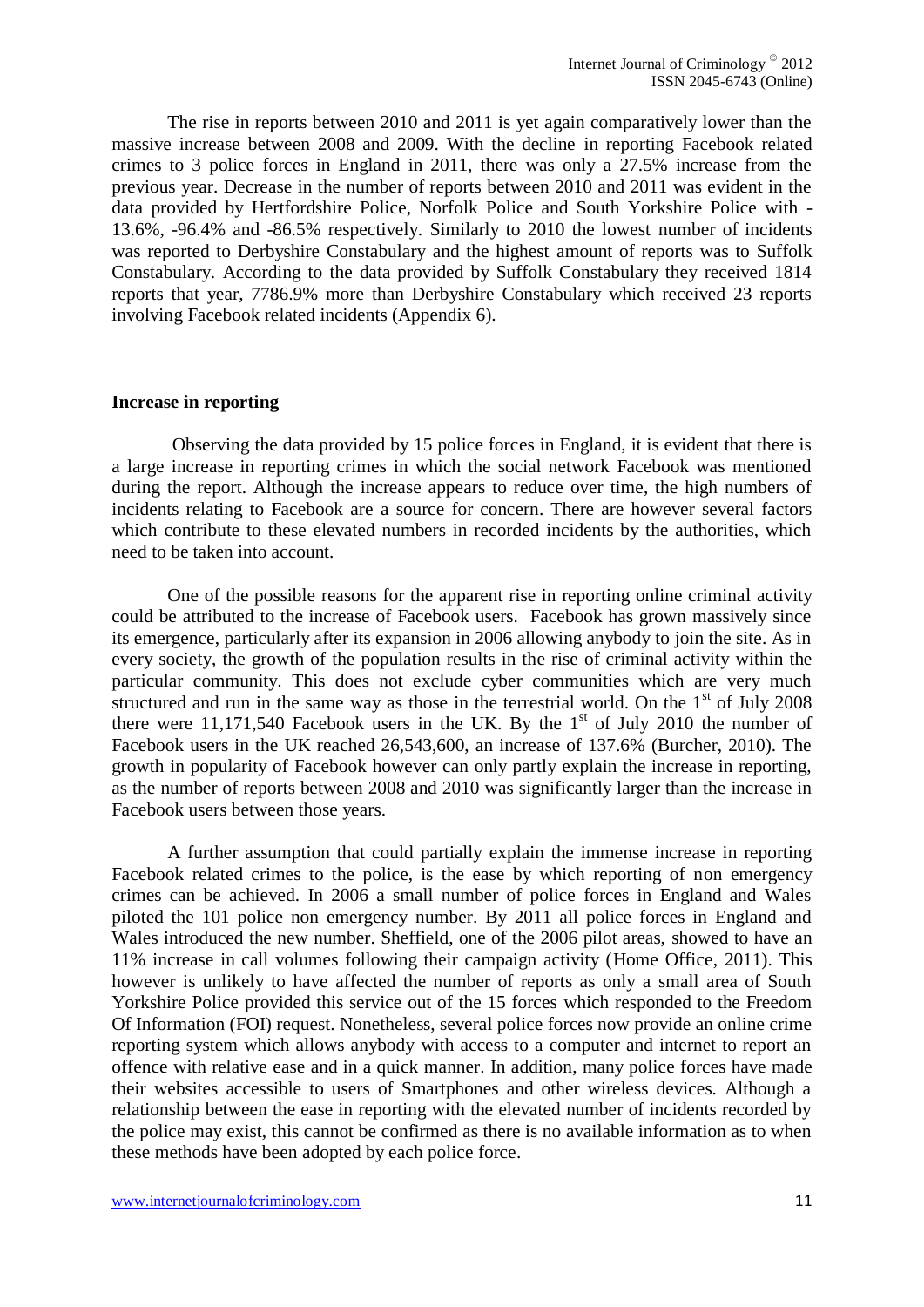Additionally noteworthy is the fact that only four police forces made available the number of incidents they have recorded during 2008. Although there is no doubt about the increase in reporting offences relating to the social network site Facebook, it is perhaps rational to presume that the pattern that emerged could have been significantly different provided that information in regards to recording trends that particular year were available.

Of particular concern however are the large numbers of incidents recorded by Suffolk Constabulary. In 2009 the lowest number of incidents was recorded by Humberside Police which received just 6 reports, 562 less than those received by Suffolk constabulary. Similarly in 2010 and 2011 Suffolk Constabulary received the largest amount of reports. In 2010, 1545 reports were made to Suffolk Constabulary followed by only 258 to Hertfordshire Police. The following year there were 1814 incidents reported to Suffolk Constabulary, followed by 359 reports to Leicestershire Constabulary. In all three years that Suffolk constabulary has provided data on, the number of reports were significantly higher in comparison to reports made to other police forces in England.

Although it is difficult to explain why Suffolk Constabulary appears to receive such a large number of reports regarding Facebook, this could yet again be attributed to the ease by which the public can report non emergency crimes to the particular force. Suffolk Constabulary is one of the forces in England which provide the online crime reporting service. However, a vast amount of police forces such as Devon and Cornwall Constabulary and Merseyside Police have also introduced the online crime reporting service, without however having received such large number of reports. It seems possible that this is due to the layout of Suffolk Constabulary's website. The link which leads to the online reporting service is located on the front page of the force's website, accompanied by a colourful image beside the link. It is possible that this makes the link to reporting more apparent to those who wish to report a particular offence.

A further explanation for this is the fact that Suffolk Constabulary's website is available on mobile phones, as well as PDAs and other wireless devices. In 2010 the British Crime Survey found that just over 50% of the public knew how to contact their local authorities if they wished to report a crime (Home Office, 2011). The widely available methods to contact Suffolk Constabulary, allows those who do not have access to a computer to seek information in regards to reporting an offence using alternative means. In addition, the difference in recording practices and the misinterpretation of the FOI request could also, be possible explanations for the high number of reports received by Suffolk Constabulary. This however can neither be confirmed nor refuted and hence it remains unclear, what the causes for the large number of reporting Facebook related offences.

#### <span id="page-11-0"></span>**The dark figure of Facebook crime**

As it is the case with all official statistics, what they reveal is important, though what they hide is crucial. Therefore, having looked at the factors that could have contributed to the increase in reporting, we shall now turn to the dark figure of Facebook crime. There is no doubt that statistics on crime disclose only a fraction of the true extent of criminal activity (Coleman & Moynihan, 1996) and Facebook crime is no exception. In order to provide a greater understanding in regards to the extent of criminal activity that is in some way linked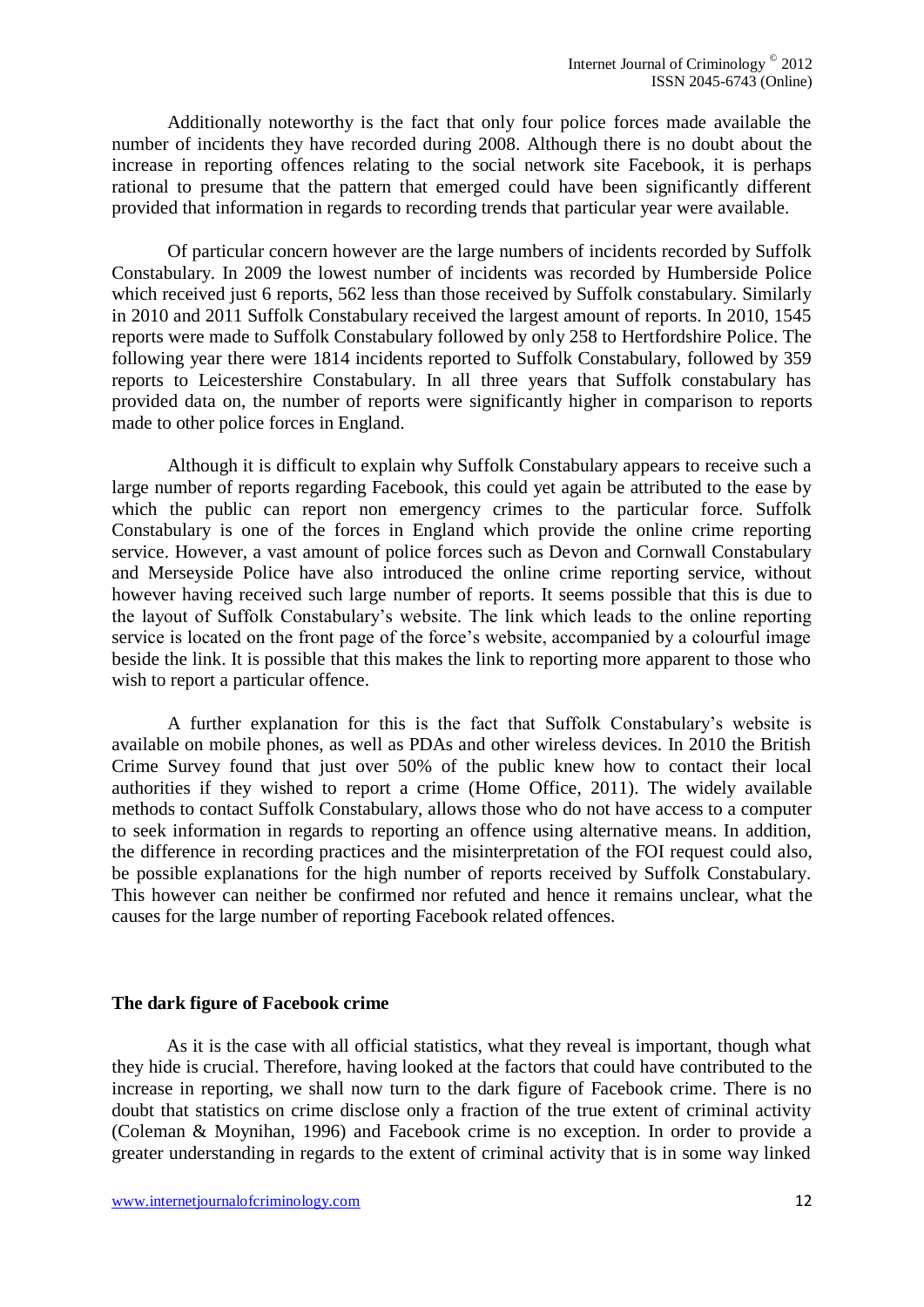to the social network site Facebook, the reasons for under reporting of such activity must be taken into account.

Similarly to traditional forms of criminal activity, there are several possible explanations for the under-reporting of cybercrime (Wall, 2005). Often victims are reluctant to bring an offence to the attention of the authorities as this is a time consuming procedure. Therefore in many cases victims of online criminal activity choose to seek alternative way with dealing with an issue rather than resorting to the police. However the severity of a crime has a great impact on whether or not a particular offence will be reported to the police (Coleman & Moynihan, 1996).

In the same way 'real world' offences are more likely to be reported if thought to be more serious, the same applies to online criminal activity. This was confirmed through the data collected from the interviews which were carried out for the purposes of this study. All participants who reported to have been a victim of an offence on the online environment of Facebook, stated that they did not report the transgression to their local police authorities. John, 26, explained the reason "I'd feel that I was wasting their time if I did that... [I would go to the police] if it involved money but in case of hate I would probably tell Facebook first  $\cdot$ ...".

An additional reason for the under-reporting of cybercrime which reflects on the figures of cyber criminality can also be attributed to the victim's unawareness of a crime being committed (Maguire, 2007). There is a large ambiguity as to what consists of a cybercrime and hence this has a great impact on the likeliness of an offence being reported. During the course of this study, it became apparent that in many instances victims were at least at first, unaware that an offence had been committed. This was particularly the case of victims of online spying which will be discussed further detail in the following chapter. This sort of criminal activity however, is generally seen as acceptable behaviour and hence not considered by the victim as a being crime.

To complicate the matter even further, in some instances there is no identifiable victim (Coleman & Moynihan, 1996). This is the case with internet trolling and hate, which in most instances are not directed towards a particular individual, but rather aims to cause alarm and distress on a larger scale. Although this behaviour can cause a vast amount of psychological distress to its recipients, it can often go unreported due to the very fact that this behaviour is not directed towards a specific user of the social network site.

#### <span id="page-12-0"></span>**Over-reporting of cybercrime**

Because of the seemingly apparent indications as of the large amount of criminal activity that occurs on or is mediated by the social network site, Facebook is often portrayed in media reports as a hazardous online environment. The over – inflating of cybercrime figures is often the result of the various methodologies used in order to calculate the extent of online criminal activity, producing questionable 'guesstimates' as to the risks users of social networks are subjected to. The inflation of cybercrime problems, often serves the interests of various actors, such as internet security providers, who use these extravagant figures for their own purposes (Wall, 2007).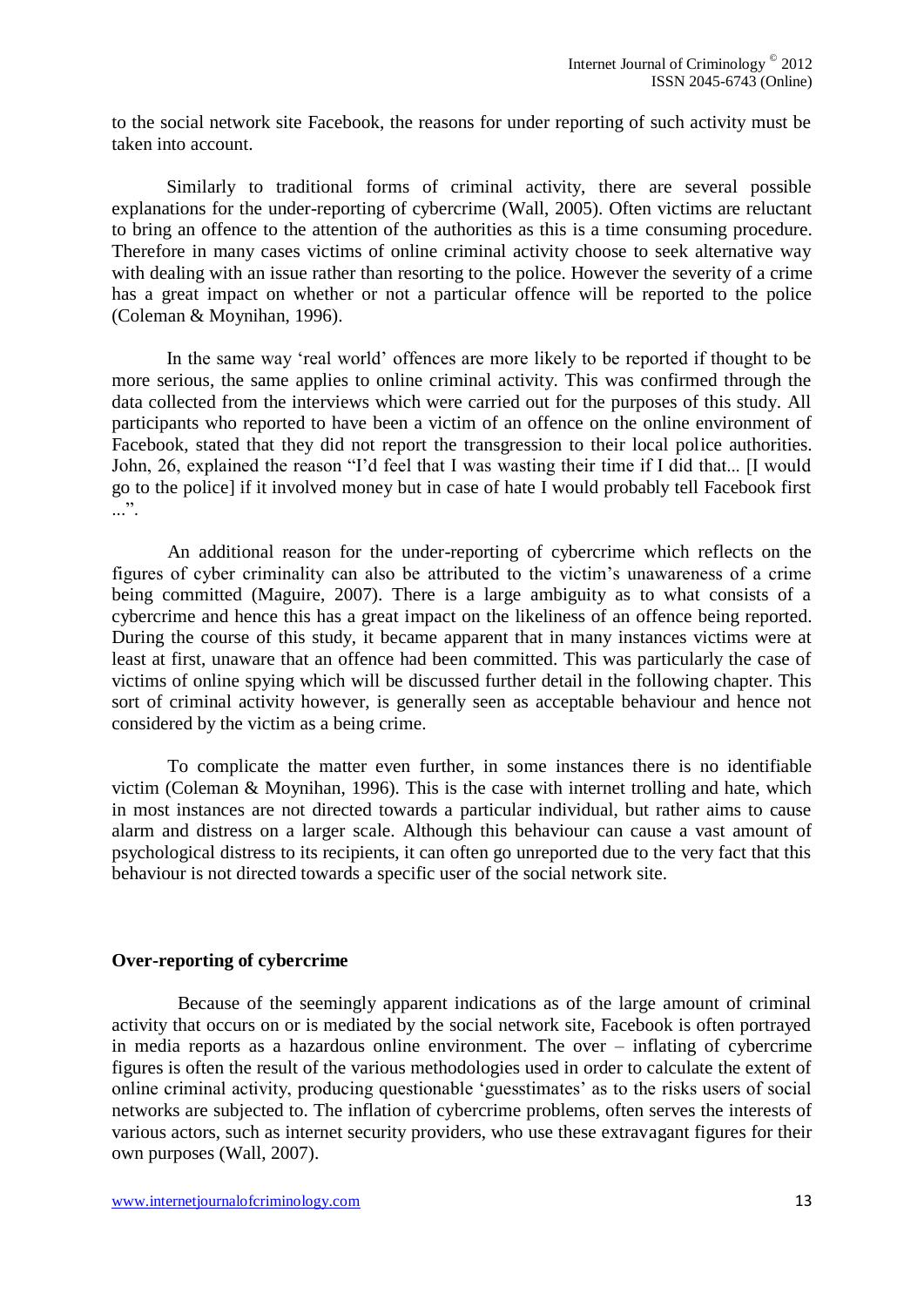At the same time as the inflated figures are used to point the finger of blame at the social network site Facebook for being the cause or carrier of criminal activity, these allegations are over – reported by the media, who too, play on public fear for their own reasons. The over – reporting of this activity is evident through this study as all but one of the interviewees, report having read a news article featuring the danger associated with the social network site. Although such reports, found in the news media, on internet blogs and through television programs are not necessarily exaggerated, the methods used to gather and present this information are dubious.

One of the numerous reports regarding Facebook claims that "The Facebook crimewave hits 100,000 in the last five years" (Gill, 2010). Further, the author of this article claims that 16 police forces have received 7,545 calls between them, within a year of that writing. The author of this particular article however fails to take into account the fact that the calls were made does not necessarily denote that a crime has in fact been committed.

#### <span id="page-13-0"></span>**Facebook: A hazardous online environment. Fact or fiction?**

As discussed above, the data collected through the FOI requests indicates to an enormous increase in reports, in which Facebook was mentioned, received by the police since 2008. Nevertheless there are several possible explanations for this apparent increase in reporting such as the growth of the social network as well as the ease by which reporting can be achieved. Despite however the factors that to some extent contribute to the elevated number of reports received by the police, it becomes apparent that criminal activity on Facebook is existent and growing.

Caution must be drawn however to the fact that; police forces to some extent employ diverse recording practises, which consequently would lead one to be sceptical in regards to the accuracy of the extent in reporting behaviour. In addition, the responses to the FOI request include incidents in which the word 'Facebook' was mentioned during the report. It cannot be therefore assumed that in all instances, the social network site was a contributing factor to the offence.

At the same time much of the criminal activity connected to the social site is being under – reported to the police, we observe an over – reporting of this activity by the news media. This study however, has found that the excessive reporting of criminal activity relating to Facebook, has not had a significant impact upon the users of the site, which in the majority claim to be aware of the risks and dangers reported in the media, but nevertheless, carry on using the social network without fear of the possible outcomes.

"The apparent simultaneous over-reporting and under-reporting of cybercrime is actually a symptom of cybercrime being simultaneously over - problematised and also misunderstood" (Wall, 2010, p.89). Wall's account regarding the misapprehension of cybercriminal activity is evident through the exploration of public understanding regarding criminal activity on Facebook carried out for the purposes of this study. The interviews have shown that there is a common perception amongst participants that illegal activity on Facebook is associated with particular users of social network sites, such as young people. Most subjects who are aware of some crimes associated with the social network site, do not consider themselves being at risk of victimization.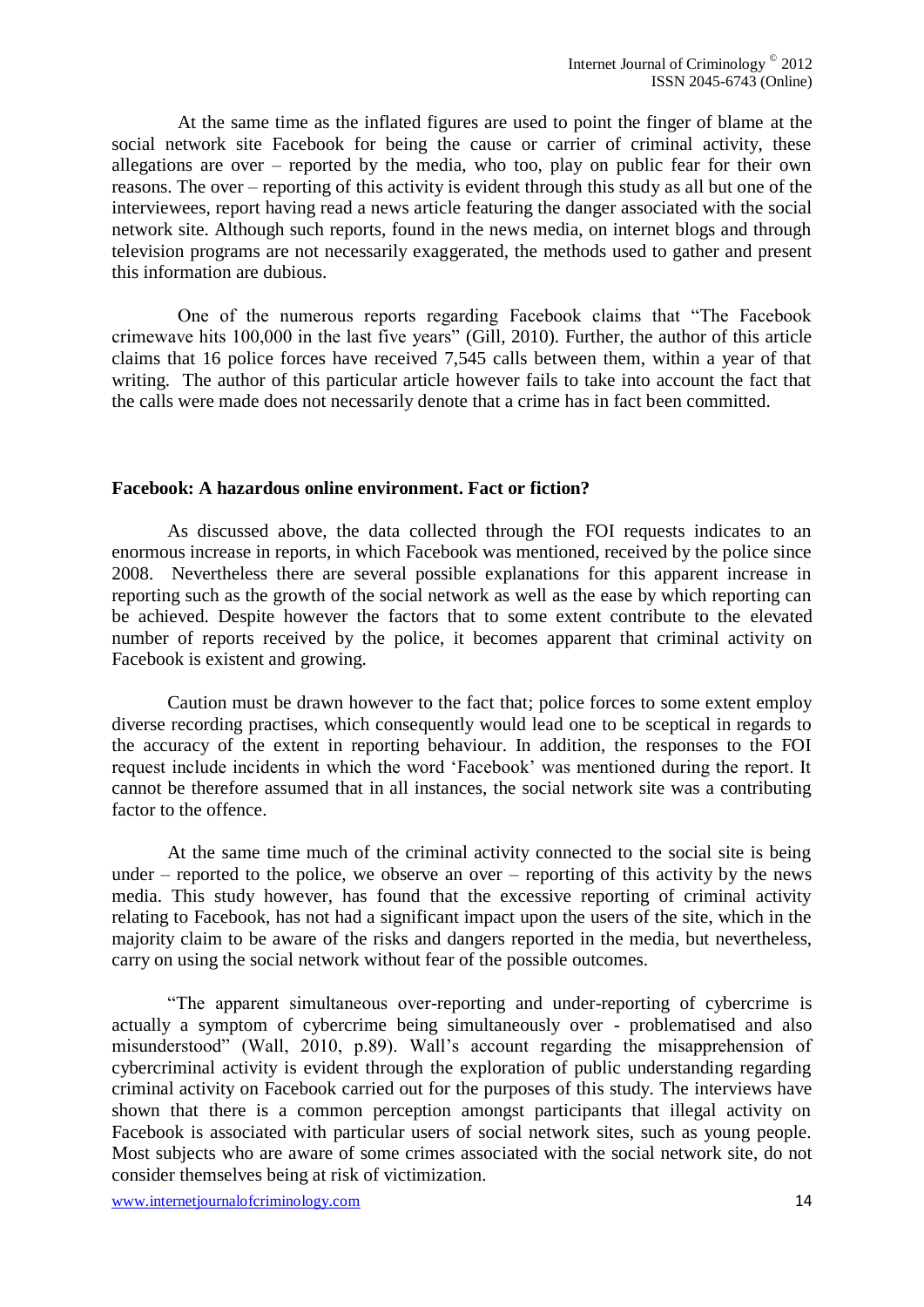Since is not possible to determine the exact extent of criminal activity in which Facebook is a contributing factor, in addition to the ambiguity that exists in regards to the nature of these offences, it is therefore necessary to further examine the problem from a different perspective. The following chapter of this dissertation will explore the nature of criminal activity caused or carried by the social network site in order to draw a conclusion as to the level of risk users Facebook are subjected to.

#### <span id="page-14-0"></span>**Chapter 4: The nature of Facebook crime**

The pervious chapter has examined the problems that arise in determining the extent of criminal activity associated with the social network site Facebook. The over –reporting of Facebook related criminal activity by the media and the under – reporting of these activities by the public to the police, indicate that Facebook crime has been both over – problematised and misapprehended. The purpose of this chapter is to examine the nature of offences which occur on, or are mediated by, the social network site in order to produce a lucid picture of the problem posed by the use of Facebook.

The data collected through the Freedom Of Information (FOI) requests which were sent to individual police forces around England, has provided valuable information in regards to the types of criminal activity reported to the police which are in some way associated with Facebook. More than 100 categories of offences were identified and recorded between the forces, with Hertfordshire constabulary alone recording 75 different offences between 2008 and 2011. It is not possible however in this study to examine all categories of offences recorded by the police. Therefore in attempt to provide an understanding in regards to the nature of criminality linked to Facebook, this chapter will focus on some of the mostly recorded offences as well as offences which were identified through the interviews conducted for the purposes of this study.

#### <span id="page-14-1"></span>**Harassment**

Given the nature of interactions that occur on social networking sites, the fact that harassment is the most common category of reported crime relating to Facebook is not surprising. Out of the 15 police forces which responded to the FOI request, 8 forces reveal that the highest number of reports they received concerned harassment. A further 5 police forces indicate that harassment was one of the top three most recorded offences relating to the social network site.

According to the Crown Prosecution Service, English law does not contain a specific definition of harassment, however "*it can include repeated attempts to impose unwanted communications and contacts upon a victim in a manner that could be expected to cause distress or fear in any reasonable person"* (The Crown Prosecution Service, n.d.). The Protection from Harassment Act 1997 governs a variety of acts such as stalking, bullying, hate speech and so forth (Finch, 2001). Although legislation regarding such conduct is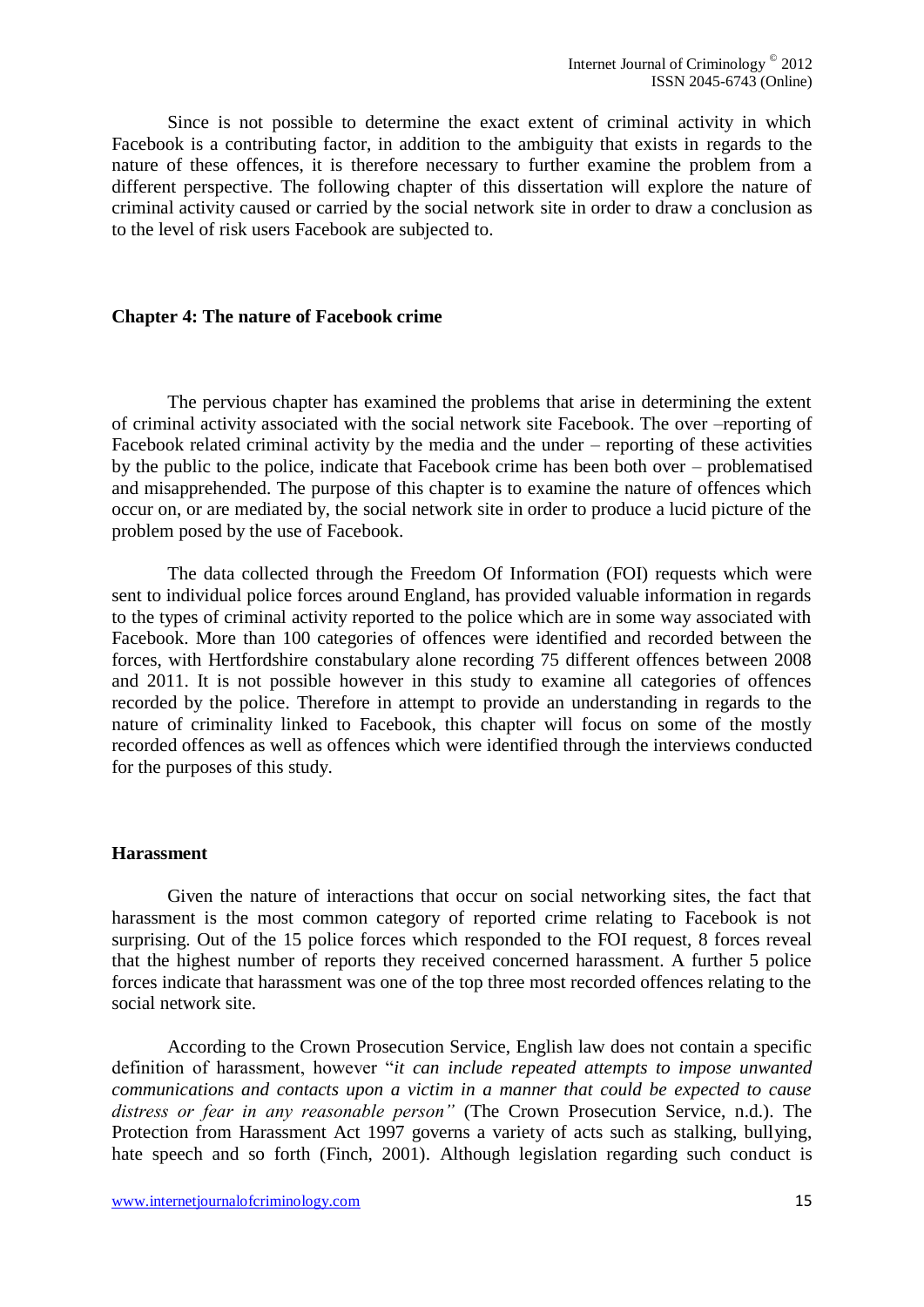relatively recent, harassment is by no means a new kind of behaviour. The internet however has created a large range of possibilities for cyber harassment.

Throughout the nineties cyber harassment primarily involved spamming and the sending of computer viruses (Ellison and Akdeniz, 1998). The later emergence of social network sites produced all the more opportunities for such acts. Distance is no longer an obstacle to harassment and the massive growth in popularity of social network sites has made direct forms of harassment a global phenomenon. One of the interviewees, Emilia, age 36, shared her experience of harassment on Facebook. She said: "I faced some harassment before because of a group I created on Facebook. People I didn't even know constantly threatened me because they didn't agree with my views."

#### <span id="page-15-0"></span>**Cyber stalking**

Cyber stalking according to Joseph (2002) can be defined as "unwanted, threatening or offensive email or other personal communication over the computer that persists in spite of requests by the victim that it be stopped" (p.106). Although there is no specific legislation in English law against stalking, the Protection of Harassment Act 1997 offers both criminal and civil measures against stalking (Ellison and Akdeniz, 1998). Though 'traditional' and online stalking only differ by the means used to gather information or contact the victim, there is much debate as to whether it should be conceptualised as an addition to 'real world' stalking or as a new type of unlawful behaviour (Roberts, 2008).

As with terrestrial stalking there is no easy way to determine the prevalence of cyber stalking as it is not an offence in its own right (Finch, 2001). However the high number of harassment cases reported to the police could be the result of stalking on the virtual environment of Facebook. The social network is a heaven for stalkers who are able to identify and target their victims through sites, such as Facebook, with ease. Personal information about users is extensively available on social network sites and this is often used as a tool for online stalking (Roberts, 2008). "The real fear, however, is that offensive and threatening behaviour that originates on-line will escalate into "real life" stalking" (Ellison and Akdeniz, 1998, p.31). Consequently this leads to a further issue in regards to the social network site which is privacy.

The amount of personal details users of social network sites make available, have attracted the attention of scholars such as Gross and Acquisti (2005) who argue that users of social network sites are putting themselves at risk, both online and offline (Cited in Ellison et. al., 2007). Although Facebook allows its users to select what information is shared and with whom, the large number of harassment reports brought to the attention of the authorities could be considered as evidence of the users ignorance in regards to security options available to them. This study however has found that the majority of users, particularly the younger users of Facebook, are to some extent familiar with the privacy settings the social network provides. Of the 20 Facebook users who participated in this study, 8 reported having changed the privacy settings, enabling only 'friends' to view personal information they share on the site.

www.internetjournalofcriminology.com 16 This however does not eliminate the possibility of becoming a victim of cyber stalking for several reasons. The first question that should be asked is who our Facebook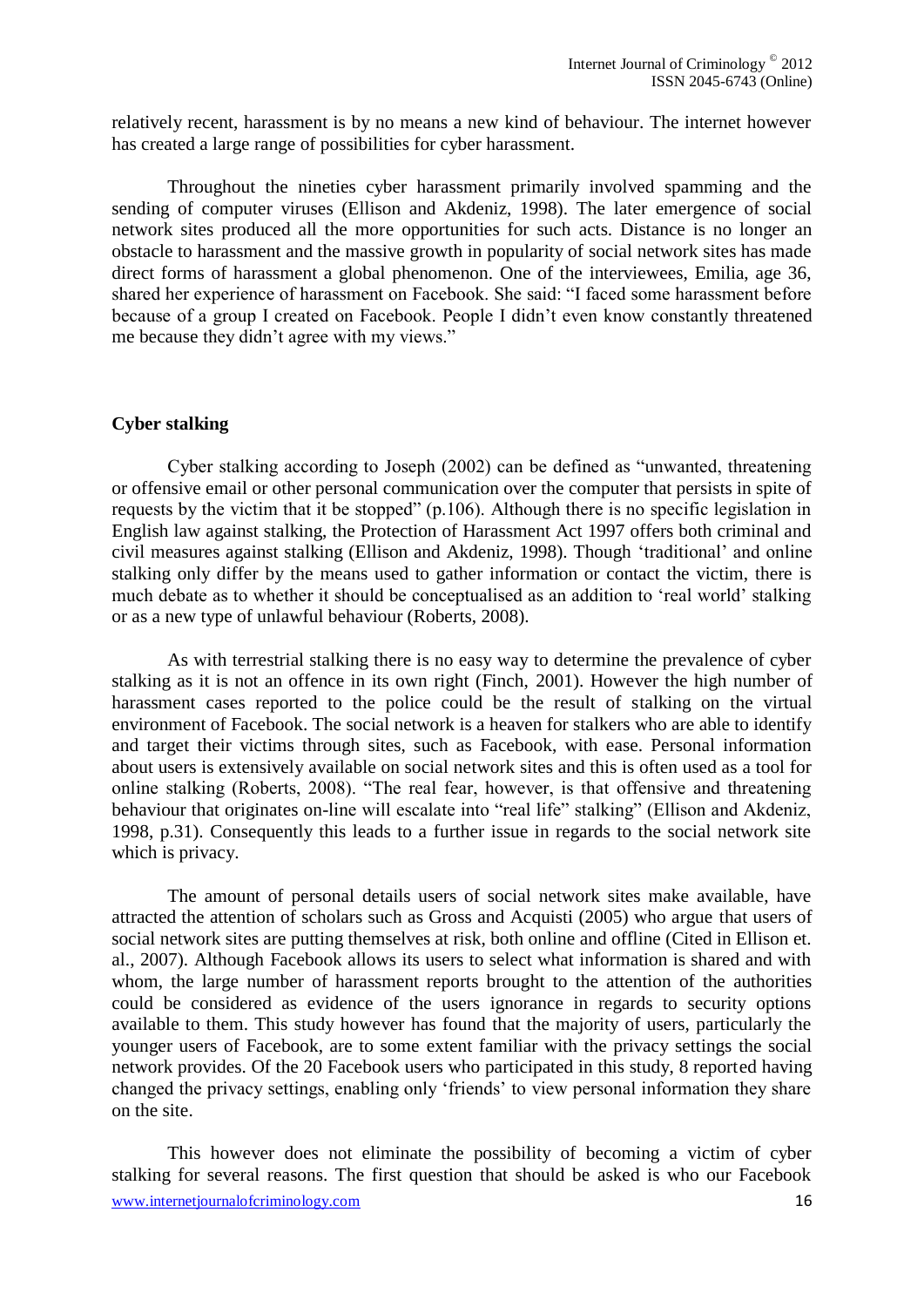'friends' are? Although the main function of Facebook is to maintain offline relationships, this does not prevent new connections from occurring. While there are provisions that allow users to include or exclude particular 'friends' from viewing certain personal information, this requires quite extensive knowledge of Facebook's privacy settings. Additionally, creating a Facebook profile account providing false personal details is relatively easy to accomplish, hence it is not always possible to be certain who is hiding behind a Facebook profile. Therefore many users may be putting themselves at risk by providing sensitive personal information to strangers. On the other hand, personal information such as telephone numbers and addresses can often be found through online databases such as 192.com (Ellison and Akdeniz, 1998). The problem that derives from this is rather alarming, as the amount and nature of personal information available over the internet may be beyond our own control.

#### <span id="page-16-0"></span>**Hate speech**

Moving on to another form of harassment which is, hate speech, it is notable that this is perhaps the only form of harassment which is not specifically directed towards a particular individual but rather, it is hate directed towards the group the victim affiliates with. According to Nielsen, (2002) hate speech is defined as "speech that (1) has a message of racial inferiority, (2) is directed against a member of a historically oppressed group, and (3) is persecutory, hateful and degrading" (Cited in Yar, 2006, p.99). Hate speech is a relatively new offence, which emerged as a consequence of public pressure for legal action to be taken against discriminatory language, exclusion and violent behaviour (Yar, 2006).

What is distinct about online hate speech is the fact that there are no geographical boundaries. This allows such ideologists to promote their ideas on a far larger scale than previously possible and with far less consequences (Jewkes, 2002). Moreover, social network sites act as a tool for recruitment and confederation of those sharing analogous views (Jaishankar, 2008), allowing them to promote their hate propaganda and extremist ideologies, whilst "...facilitating the creation of a collective identity and empowering sense of community" (Perry (2001) in Jewkes, 2002, p.22).

In recent years many hate groups have made their appearance on Facebook, promoting hate towards particular ethnic, religious and other minority groups. According to the news agency Reuters (2009) "the most often targeted groups in these social networking sites are Jews, Catholics, Muslims, Hindus, gays, women and immigrants" (Cited in Jaishankar, 2008, p.17). Following public pressure, Facebook has removed a number of groups which used the social network site as a medium to spread hatred.

26 year old John, a victim of hate speech on the social network site Facebook said: "[Hate groups] were rife a few years ago. You could search for anti-gay groups and you would find them very easily, hundreds of them. Some with just two in them, some with thousands of members in them". Despite however the efforts to eliminate racism and discrimination from Facebook, much of this hatred persist to exist under the guise of politically orientated groups.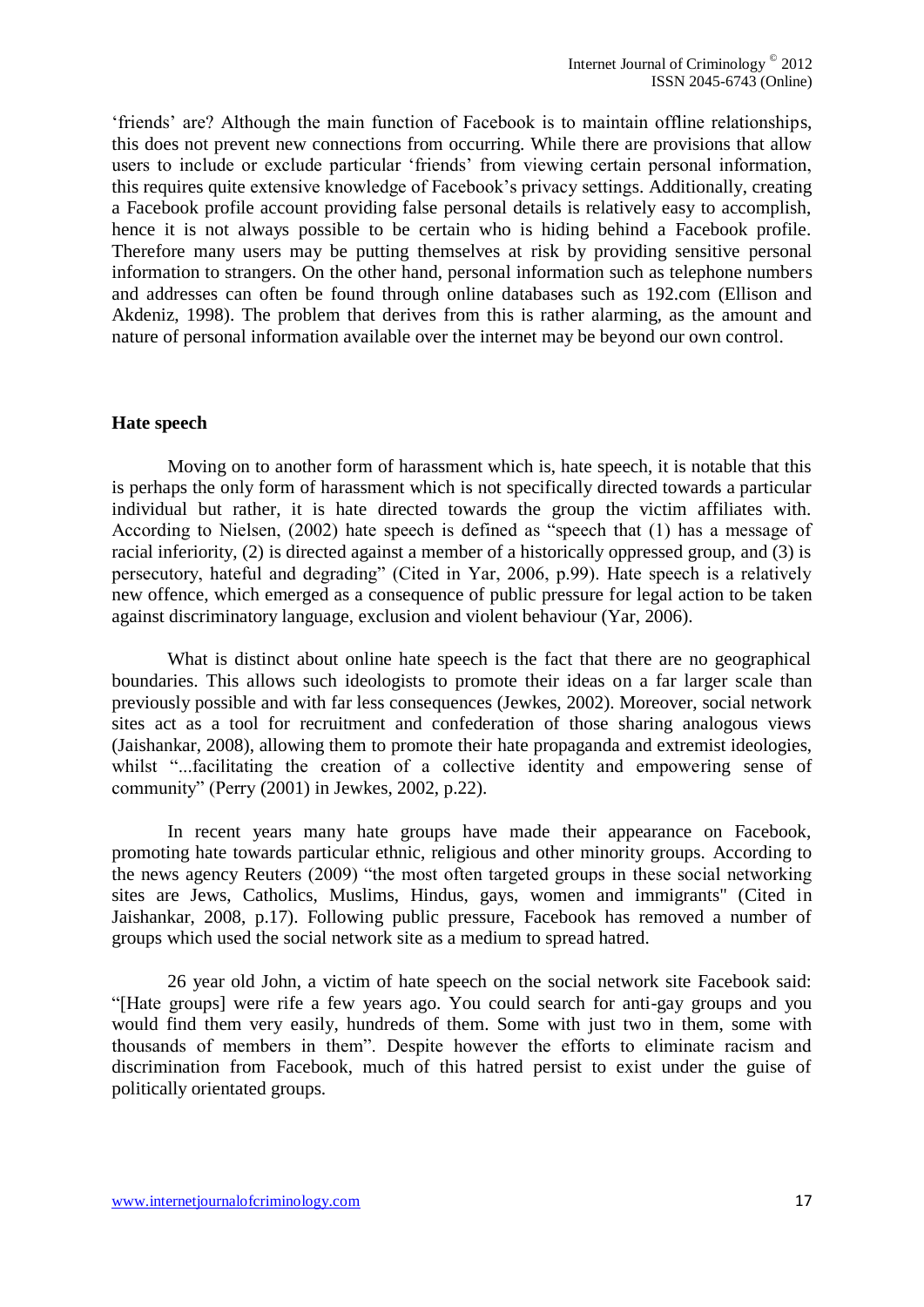#### <span id="page-17-0"></span>**Trolling**

Internet trolling according to Yar (2012) '...*refers the actions of individuals who deliberately seek out opportunities to post abusive commentary online, with specific intention of causing alarm and distress*' (p.10). This behaviour poses a huge problem, as the targets of trolling are often tribute sites, which are set up by relatives and friends of the recently deceased. This can cause a great amount of distress and suffering to the families and friends of the deceased, who are already suffering a loss (BBC Tree, 2012). This activity which is an offence under the Malicious Communications Act 1988, does not feature in the data collected for the purposes of this study. However, it was decided that to be discussed in this chapter because of the all and more cases of this phenomenon that are brought to the attention of the media.

Recently, a page set up on Facebook to allow relatives and friends to write tributes, to a recently deceased teenage girl who died from leukaemia earlier this year, had become the target of internet trolls (Harding, 2012). In yet another case internet trolls, added pictures on Facebook of a girl with Down's syndrome, adding sexual and derogatory captions to the girl's photo (The Sun, 2012). This online behaviour, illustrates once again how the open nature of Facebook leaves us vulnerable to unwanted and inappropriate communications. This is particularly concerning however, when the target of these unwelcome communications are individuals who are already suffering because of the loss of a loved one or another misfortune. Further problematic with internet trolling is the fact that perpetrators often create fake accounts which they use to carry out their post offensive commentary. This not only does it allow trolls to avoid detection, but it also enables them to continue posting abusive messages using a different Facebook account after one account has been blocked.

#### <span id="page-17-1"></span>**Assault**

A large number of reports to the police by Facebook users are in connection to assault occasioning actual bodily harm. It is not possible however to examine each case individually in order to determine if these are actually the result of online interactions and if so how this online behaviour provokes violent actions in the terrestrial world. In attempt to explain this phenomenon one may look at other categories of crime reported to the police that could provoke violent attitudes, such as the various forms of harassment discussed above.

Cyber bullying is yet another form of harassment which has been associated with violent behaviour and hence could be a product of assault. The negative effect of cyber bullying is featured in Anti – Social Network, a documentary by Richard Bacon (BBC Three, 2012). Although this presents one of the most extreme cases, where a teenager takes his own life as a result of him being bullied on Facebook, it is not hard to imagine that in less acute cases this could result in violence. According to Willard (2008) incidence such as cyber bullying that occur away from school, can influence in school behaviour, for instance school violence (cited in Kraft and Wang, 2009).

www.internetjournalofcriminology.com 18 In yet another extreme case, a man attacked and killed his wife following an update the woman posted on the social network Facebook subsequent to the couple's separation (BBC, 2008). The cases however that come to the attention of the news and other media are the most extreme of cases and therefore must be treated with caution as the incidents which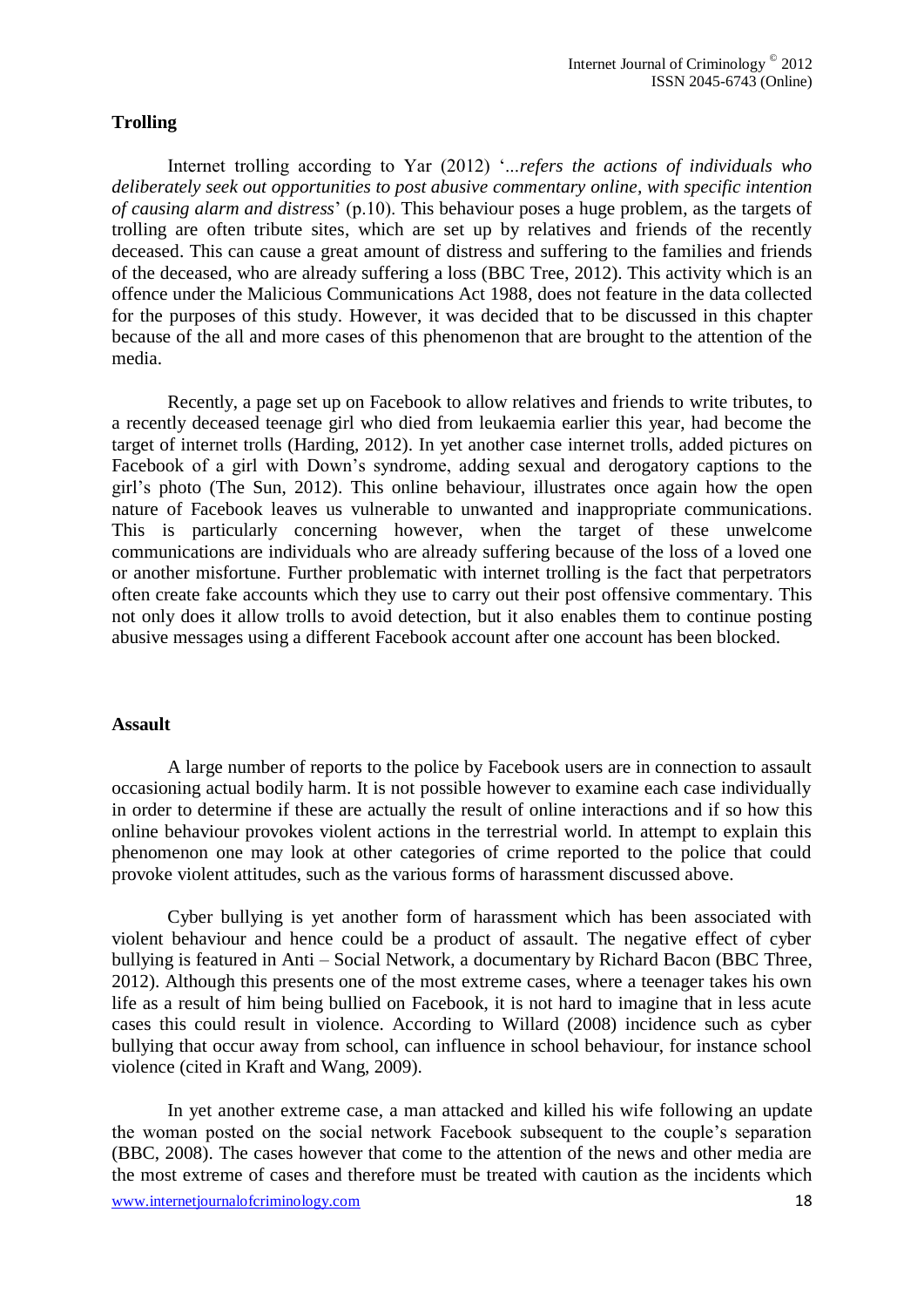lead to excessive violence only comprise a fraction of computer mediated crime. Moreover one should be cautious in interpreting these results, at it remains unclear whether the user's offline relationships are what influence online behaviour or vice versa.

#### <span id="page-18-0"></span>**Sex offences**

The vast number of media reports in regards to sexual offences over the internet, have created the perception that such activity has become a common phenomenon. The exact occurrence however of sexually motivated crimes is difficult to determine, particularly when these involve young people (Bryce, 2010). Responses to the FOI request indicate that sex offences, which in some way relate to the social network site Facebook, are relatively low. However, great concern over the safety of children on social network sites remains, as this has a great impact on their psychological and physical wellbeing.

The all and more active engagement of children in computer mediated communications through social network sites raises many worries in regards to a variety of potential threats they are subjected to in the online environments they engage in. Perhaps one of the most extensive problems that derives from young people's use of social network sites is in regards to sexual grooming. In English law sexual grooming is defined as "A course of conduct enacted by a suspected paedophile, which would give a reasonable person cause for concern that any meeting with a child arising from the conduct would be for unlawful purposes" (Home Office (2002) cited in Chase and Statham, 2005, p.12). In other words, sexual grooming is the preparatory stage, for a planned face to face sexual abuse of a minor.

Social network sites have become the new hunting ground for paedophiles, who use the sites to identify and attempt contact their prospective victims. Typically the offender will first attempt to establish an online relationship with the victim. When intimacy and trust are established between the victim and offender, the perpetrator will attempt to meet the child face to face and suggest sexual contact (Yar, 2006). There is extreme difficulty however in determining the prevalence of this offence. This is because it is largely dependent on the victim's awareness and recognition that an offence has been committed. Consequently it is believed that sexual grooming is likely to be under-reported (Bryce, 2010).

Sex offences mediated by social network sites however are not limited to sexual grooming despite the fact that these cases attract the majority of media attention. Online exportation of children can include 'cyber-rape', sexually explicit conversations and 'fantasy enactment' of sexual scenarios (Yar, 2006). Yet again there is no easy way to determine the prevalence of these online behaviours as figures are subjected to limitations. However, "given the potential difficulties associated with recognition and reporting of associated behaviours, it seems likely that recording figures represent only a small proportion of sexual offending against young people which involves the Internet and related technologies" (Bryce, 2010, p.332).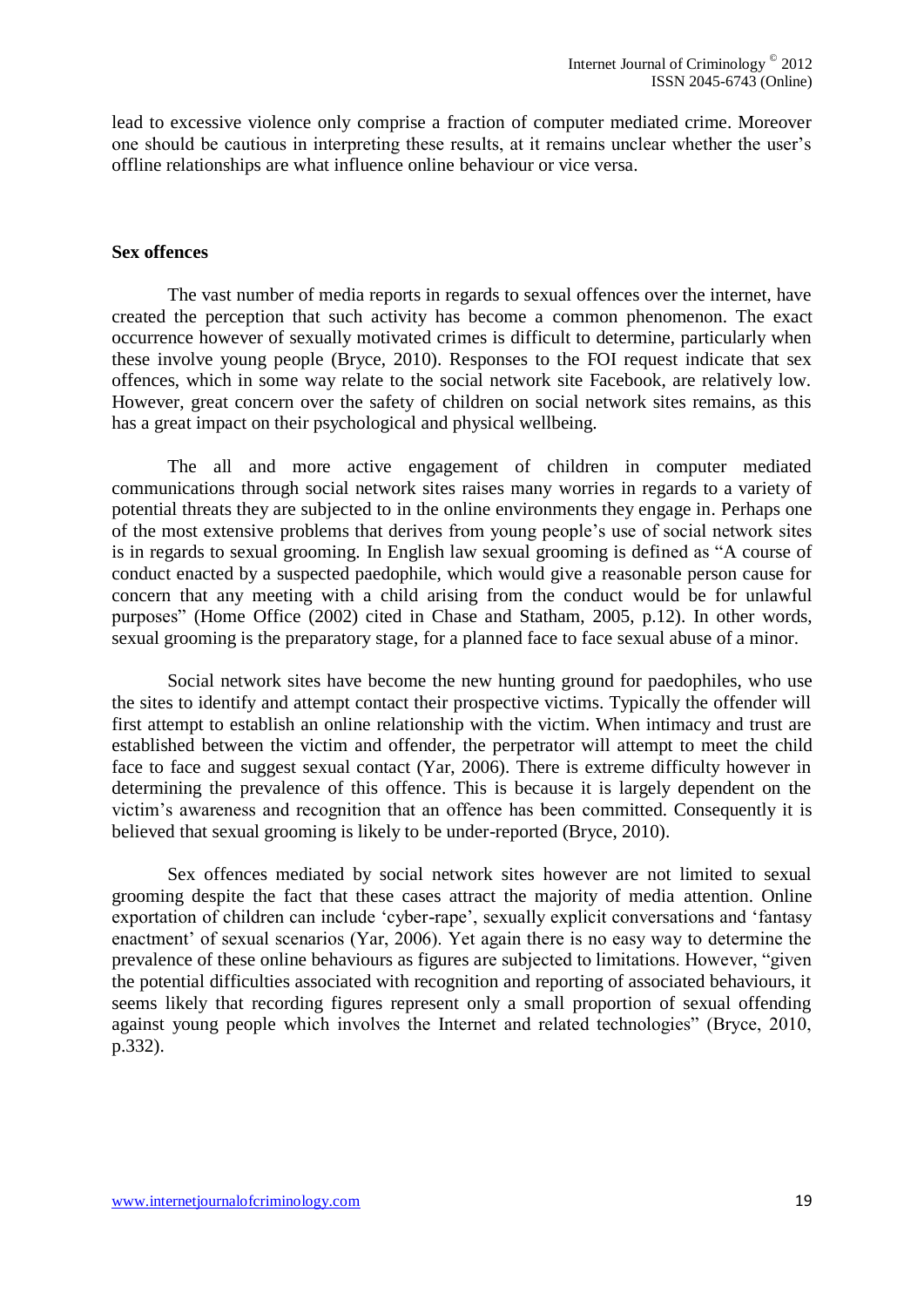#### <span id="page-19-0"></span>**Frape a growing trend**

Moving on from the most serious of crimes regarding Facebook, we now turn to the other side of the scale. Much of the activity users of the social network site engage in, are not perceived to be illegal. These acts however are in many cases highly intrusive as they invade the privacy of their victims. As a consequence of Facebook's growth in popularity, new trends have emerged. Some of the new trends have become so popular amongst Facebook users, that new names have been adopted for them. These trends are by no means new behaviour on cyberspace, however the terms are used to describe old behaviour, with the exception these are carried out on the social network site Facebook.

One of the newly emerged trends is 'frape', which literally means Facebook-rape. This refers to the unauthorised access to an individual's Facebook account. Frape, most commonly occurs as a consequence of devices, such as computers and smart phones, left unattended while logged-on Facebook accounts. Frapers take the opportunity to access a Facebook account, in order to change the victim's personal information, or use the victim's account 'poke' or message strangers. A previous study has found that over a third of snoopers between 18 – 24 years old, thought that doing so would be cool or humorous (Yar, 2011).

There is general misconception that this sort of online activity is permissible by law. More than half of participants in this study report to have been fraped or have fraped someone themselves at least once. This is particularly the case amongst the younger users of the social network site, who claim to engage in this activity for fun. 19 year old Valery explained: "me and my friends frape each other all the time, you know we just do it for fun... I don't think there is anything wrong with that. There are no bad intentions we just do it for a laugh". This extremely intrusive behaviour however, is a violation of the Computer Misuse Act 1990 which prohibits the unauthorised access to a computer with intent to commit a further offence (Computer Misuse Act 1990). The further offence here being fraud by false representation governed by the Fraud Act 2006 (Fraud Act 2006).

#### <span id="page-19-1"></span>**Privacy**

Privacy is perhaps one of the most controversial issues in relation to social network sites. As in the case of stalking discussed above, privacy has a significant function in users' safety, both online and offline. Much of the criminal activity that is mediated by the internet is primarily due to the availability and accessibility of excessive personal information being posted on social network sites. According to the routine activities theory, a crime takes place as a result of the accordance of three elements, a) there is a person willing to commit an offence, b) a there suitable target and c) the absence of someone to prevent the offence (Yar, 2012).

www.internetjournalofcriminology.com 20 The results from the FOI requests reveal a large number of offences involving burglary, criminal damage and so on. These may well be the result of individuals making themselves visible to online offenders who 'loiter' in online communities waiting for a suitable target. The public sharing of personal activities and real time locations, on social network sites provide offenders an array of opportunities to carry out an offence. However, those who engage in these acts are not always the modern day 'folk devils' the mass media makes them out to be. A recent study on the motivations of social network users, found that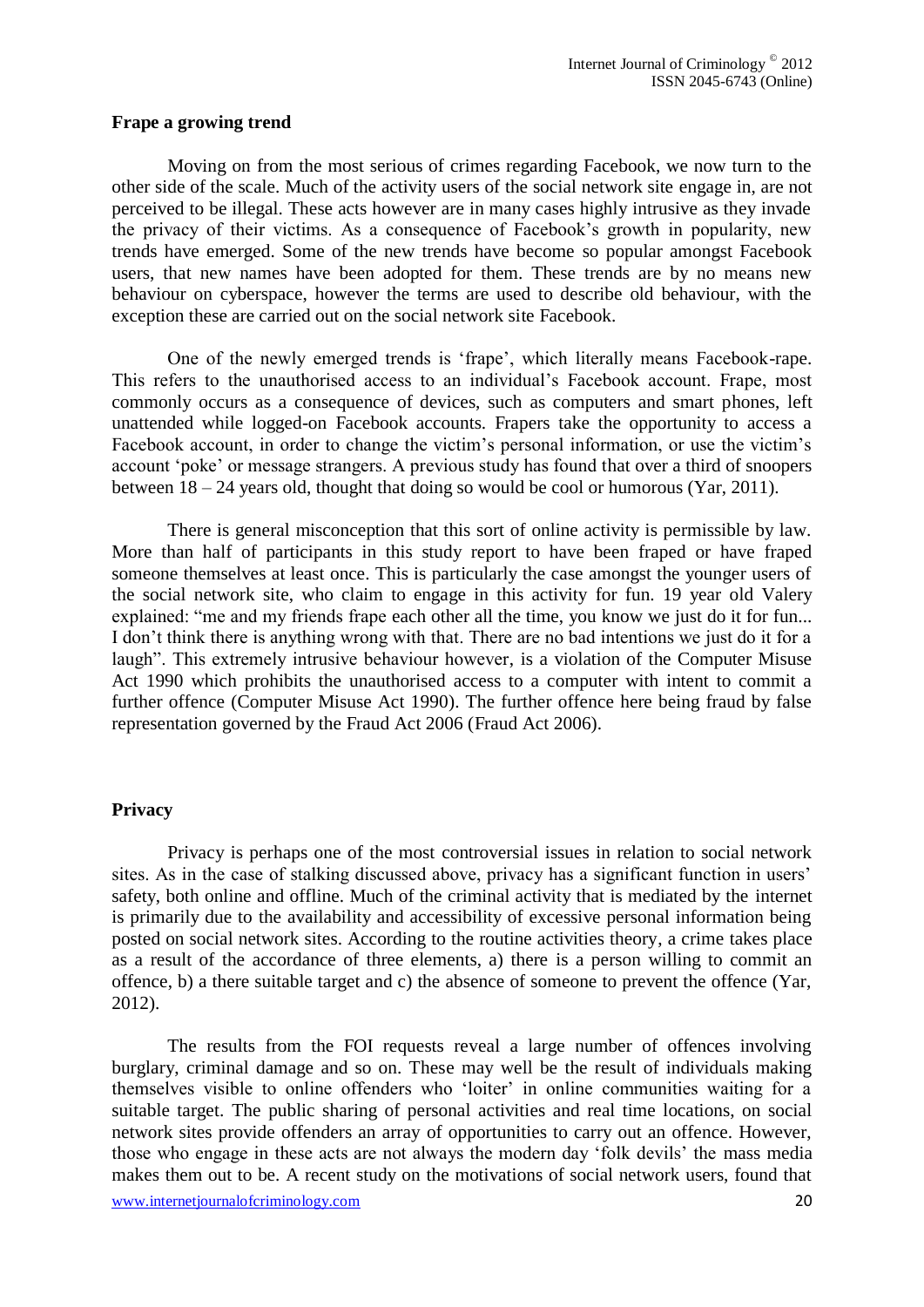30% of adults in the UK use social network sites to spy upon others. These snoops and spies are often partners, friends and colleagues who out of curiosity most commonly, secretly access our personal information (Yar, 2011). "The findings suggest that we have a culture in which privacy is increasingly fragile, with many of us at the risk of our personal information and communications becoming available to people we wouldn't necessarily want" (Yar, 2011, p.19).

#### <span id="page-20-0"></span>**Hacking**

Hacking is perhaps the most commonly associated with the internet criminal activity. This is most probably due to the fact that this type of criminal activity has over the years caused large corporations and government agencies many millions of pounds in losses. The primary aim of hacking according to Wall (2007) is "to breach the security of a networked computer by assaulting its integrity" (p.53). After gaining access to a personal computer, a range of further criminal activities become possible. Although motivations for hacking vary, activities following a computer intrusion can include theft of computer resources, system sabotage and so forth (Yar, 2006).

Facebook hacking refers to the unauthorised access to an individual's account. Unlike 'frape' which is relatively harmless, Facebook hackers, gain access to an account and use it to commit further offences such as fraud, trolling and so on. Additionally, Facebook hackers may 'mine' sensitive personal information that is available on the site which can potentially be used for blackmailing the rightful owner of the account (Yar, 2011). This increasingly popular online behaviour could be a possible explanation for the high number of fraud reports received by the police, in which the social network site was mentioned during the report.

#### <span id="page-20-1"></span>**Detecting and convicting Facebook crime**

Detecting and convicting Facebook related criminal activity, can be a significantly difficult task for law enforcement agencies. Although little information was provided by the police through the FOI requests in regards to how the reports were resolved, the data that has been made available shows that a large number of reports remains undetected. This is particularly evident in the data provided by Suffolk Constabulary. Out of the 3927 reports received by the particular police force between 2009 and 2011, 2454 remain undetected. Similarly, out of the 614 reports received by Devon and Cornwall Police between 2009 and 2011, only 90 resulted in a conviction.

The difficulties in detecting cyber – crime and other criminal activity in which the internet was used as an avenue for the committing of offences lies in the fact that, there are no physical boundaries. Often the offender is thousands of miles away from the victim, consequently they do not fall within the same jurisdiction the complaint was made. Although some international agencies such as Interpol and Europol do investigate crimes occurring across police forces, these tend to deal with the most serious of internet – related criminal activity. Furthermore, police forces are subjected to budgetary restrictions and therefore, "a common complaint made by the police and law enforcement agencies is that they do not have the facilities to keep up with criminals" (Wall, 2005, p.11).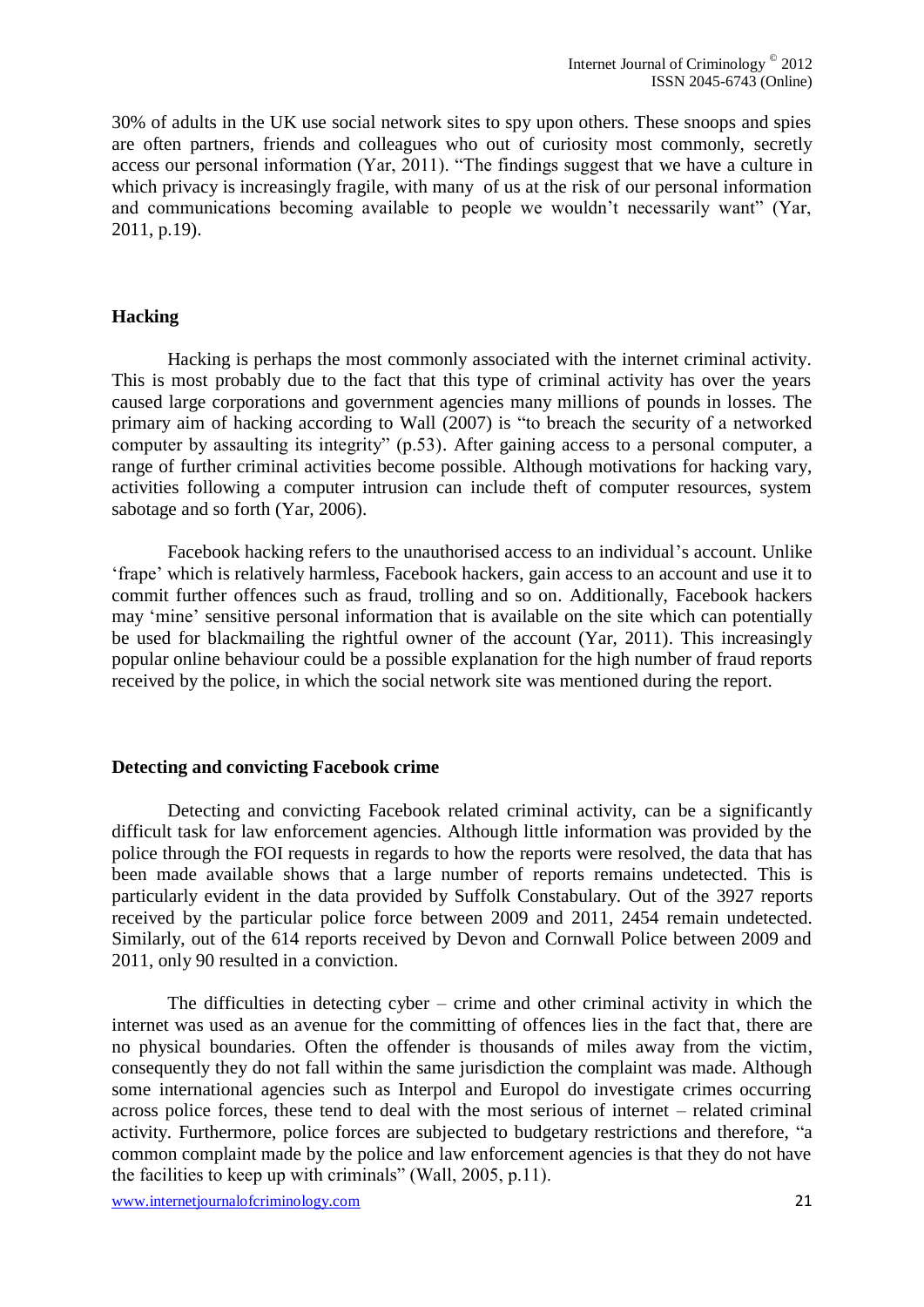Noteworthy however is the fact that the same qualities of social network sites which create opportunities for offending are often the same merits used by the police for investigation and provide new sources of evidence with which prosecutions and convictions can be established (Wall, 2005). Several police forces have now set up their own Facebook pages, in which they post appeals for help. This public visibility of the police and the accessibility to the information and appeals police forces post on the social network site has become an increasingly popular way of investigating and solving crime. Following an appeal put on the Facebook site of North Down Police in Chicago, the force with help of citizens who saw the appeal on the social network site, found a stolen car (BBC, 2010b). As well as in the United States, this new tool for tackling crime has become increasingly popular in the UK, which is evident from the fact that all forces England now have their own Facebook page.

A further way by which police forces can use to social network site Facebook for investigating and collecting evidence is by monitoring the activity on the site. This method of intelligence - gathering has proven to be effective further to an incident last year were a teenage boy pleaded not - guilty for flooding Portsmouth's central library causing £150,000 damage, changed his plea after being presented with a transcript of a Facebook conversation, in which he admitted to a friend that he was the one who caused the flood (Travis, 2011). This latter method however used by the police and other agencies, according to Yar (2012), "raise[s] real concerns about the extent of state intrusion into users' communications, and the potential violations of privacy rights that might arise in consequence" (p.15).

#### <span id="page-21-0"></span>**Who are the victims of Facebook crime?**

Unlike previous studies (Marcum et. al., 2010), this study has found no significant correlation between the time spent on Facebook and the chances of becoming a victim of a criminal activity. 80% of subjects access the site at least once a day, many of whom report to spend more than 2 hours a day on the social network site. However, excluding frape, only 2 of the 20 subjects reported to have been a victim of some form of criminal activity that relates to the social network site. Furthermore, the age of the user does not appear to have a significant impact on the chances of becoming victimised on or through the online environment of Facebook. There is however the need for further investigation in order to draw a lucid picture.

#### <span id="page-21-1"></span>**The nature of criminal activity on Facebook**

The discussion throughout this chapter focused on criminal activity that has been associated with the social network site Facebook. Through this discussion it became apparent that offences mediated by the social network site or took place on the online community of Facebook vary significantly in severity. The majority however of these offences are by no means new behaviour that emerged since the emergence of the site. Stalking, harassment, bullying and so forth, are behaviours that have a long history, despite the fact that much of the legislation which covers them is relatively new.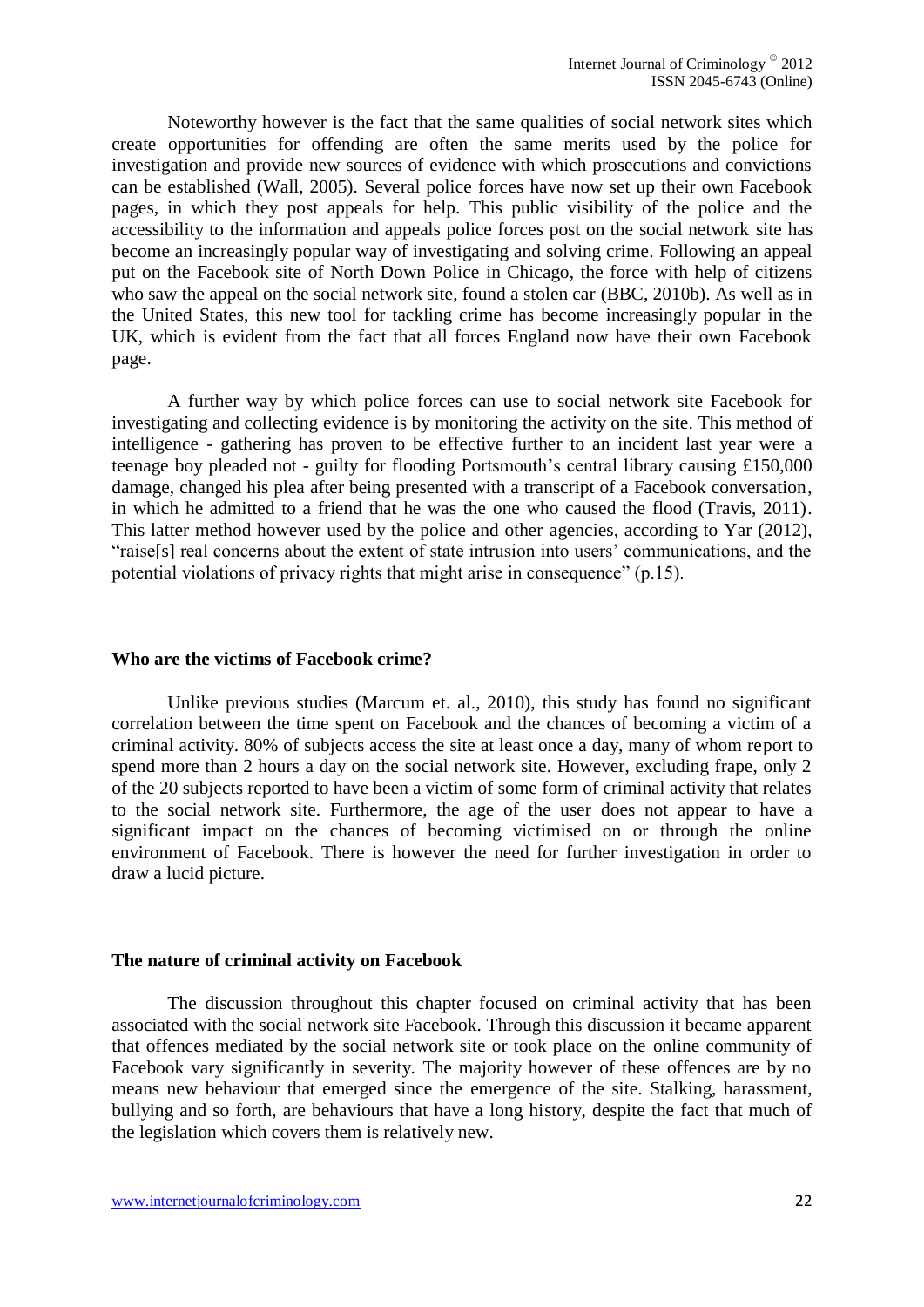The internet and specifically social network sites such as Facebook, have in recent years provided new means by which such offences can be carried out. However, these offences are no more than an extension of already familiar offences. What is distinct about online criminal activity is that previously known offences can now have a significant impact on people's lives, due to the lack of geographical borders. Such criminal activity can now be carried out on a far larger scale than could ever be imagined prior to the internet.

Although new offences have emerged post internet era, these types of criminal activity do not seem to have a significant impact on social network sites. Offences such as hacking and spamming, which are often presented as the main threats of online criminal activity by the media, do not appear to have a significant impact on users of Facebook, although they are not distinct from the site.

What is problematic about online criminal activity is difficulty by which perpetrators can be identified and convicted. Although Facebook's policy prohibits the creation of an account using fake personal information, this is easily accomplished. Consequently, the ease by which perpetrators can remain anonymous reduces the chances of being identified and convicted for their acts. In addition, it is often the case that victim and offender are hundreds or thousands of miles apart. This does not only pose a problem in identifying the offender, but what it is rather problematic in establishing a conviction. This is due to the fact that laws covering cyber criminal activity can vary significantly from one jurisdiction to another.

Noteworthy however is the fact in many cases of offences committed on, or mediated by the social network site Facebook, the offender is known to the victim. This is particularly the case with frape and snooping, however it can include offences such as harassment, bullying and so forth. Much of the activities users of the social network engage in are influenced by existent offline relationships between two parties. In many instances of violent acts, the social network site is used only to provoke already existent problems which may explain the increased number of offences of assault occasioning actual bodily harm.

<span id="page-22-0"></span>Despite the over – reporting of the online risks by the media and the extensive reporting in regards to privacy issues on the social network site, there is much evidence that the public remain unaware of the possible risks they are subjected to. There is a clear need to increase awareness to users of social network sites and those who engage in online activities in general, as to the available options to ensure safe online interactions. Enhanced knowledge of the risks users are subjected to, as well as awareness in regards to online privacy options, may not eliminate criminal activity, it could however largely reduce the likelihood of becoming a victim of online and offline criminal activity.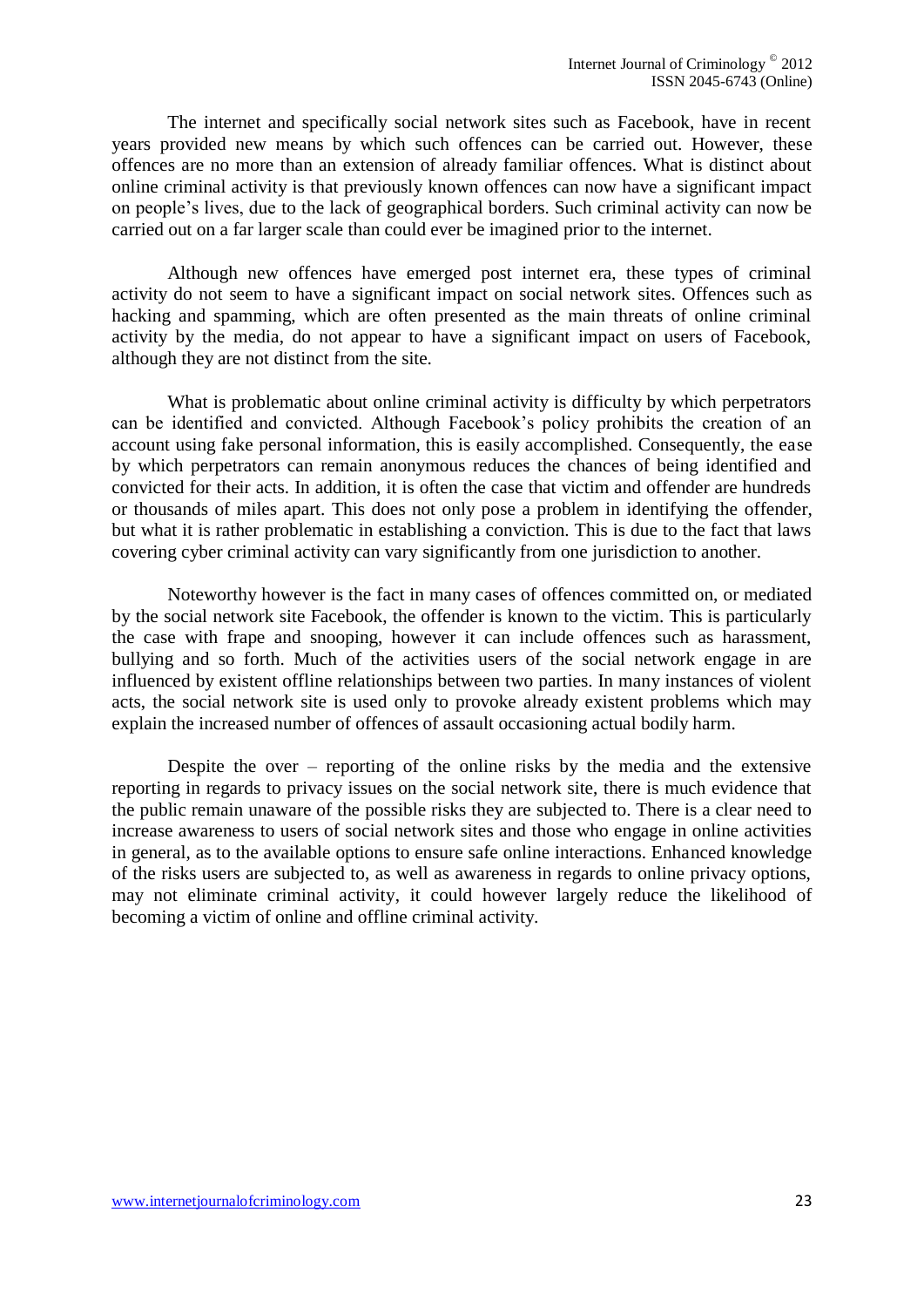#### **Chapter 5: Conclusion**

#### <span id="page-23-0"></span>**Limitations and further research**

A number of caveats need to be noted regarding the validity and reliability of the data gathered for the purpose in this study. Data collected by oral or verbal responses is inevitably a subjected to inaccuracies. This is because "people sometimes lie or elaborate on the 'true' situations to enhance their esteem, cover up discreditable actions or for any of a whole gamut of motives" (Fielding and Thomas, 2008). One of the most important limitations however, lies in the fact that the sample size was relatively small and the majority of subjects in this study were university students. The implication of this is that the findings may not be transferable to the general population as it has been shown through this study that, students spend more time on Facebook than non students. Further this study has found that students were better informed about the risks users of social networks are subjected to. Subsequently we may have observed very different patterns in victimisation, had the sample comprised of more non student subjects.

Furthermore, the small sample size has an impact on the accuracy measuring the effect and significance of correlations. This study has found no correlation between the time spent on the social network site and the chances of becoming a victim of a criminal activity, despite the contrary findings from previous studies. This may be the result of the small sample size used in this research. Further, this study was unable to identify whether a large number of Facebook 'friends' has an impact on the chances of becoming a victim of unlawful acts on Facebook. It is suggested that the association of these factors is investigated in future studies.

In addition, the subject group of this study consisted of participants over 18 years old. Therefore important information in regards to the use of Facebook by younger age groups; as well as possible criminal activity involving minors, has not been addressed in this study. Teenagers are often the target of cyber bullying, sex offences, sexting and so forth. This could be the result of differences in the online activities younger people engage in. It would therefore be interesting to see in further studies the motives and uses of Facebook by younger users of the social network site and how these may influence the high level of victimisation of this group of individuals.

Furthermore, the data gathered from the Freedom Of Information (FOI) requests to individual police forces, must be treated with extreme caution for several reasons. Firstly, although identical requests were sent to all forces in order to ensure maximum consistency in responses, the request could have been interpreted in a different way by each recipient. A further drawback of the data collected from the FOI requests lies in the fact that recording practices vary across police forces. This is problematic as it does not allow a comparison to be made between the data collected from different police forces. In addition, the records provided by the police, include incidents in which the social network site was mentioned during the report. It remains unclear however, as to what role Facebook played, if any, in the committing of these offences.

www.internetjournalofcriminology.com 24 Nevertheless, the qualitative method used in this study has produced valuable knowledge in regards to how users of the social network site perceive the threats their online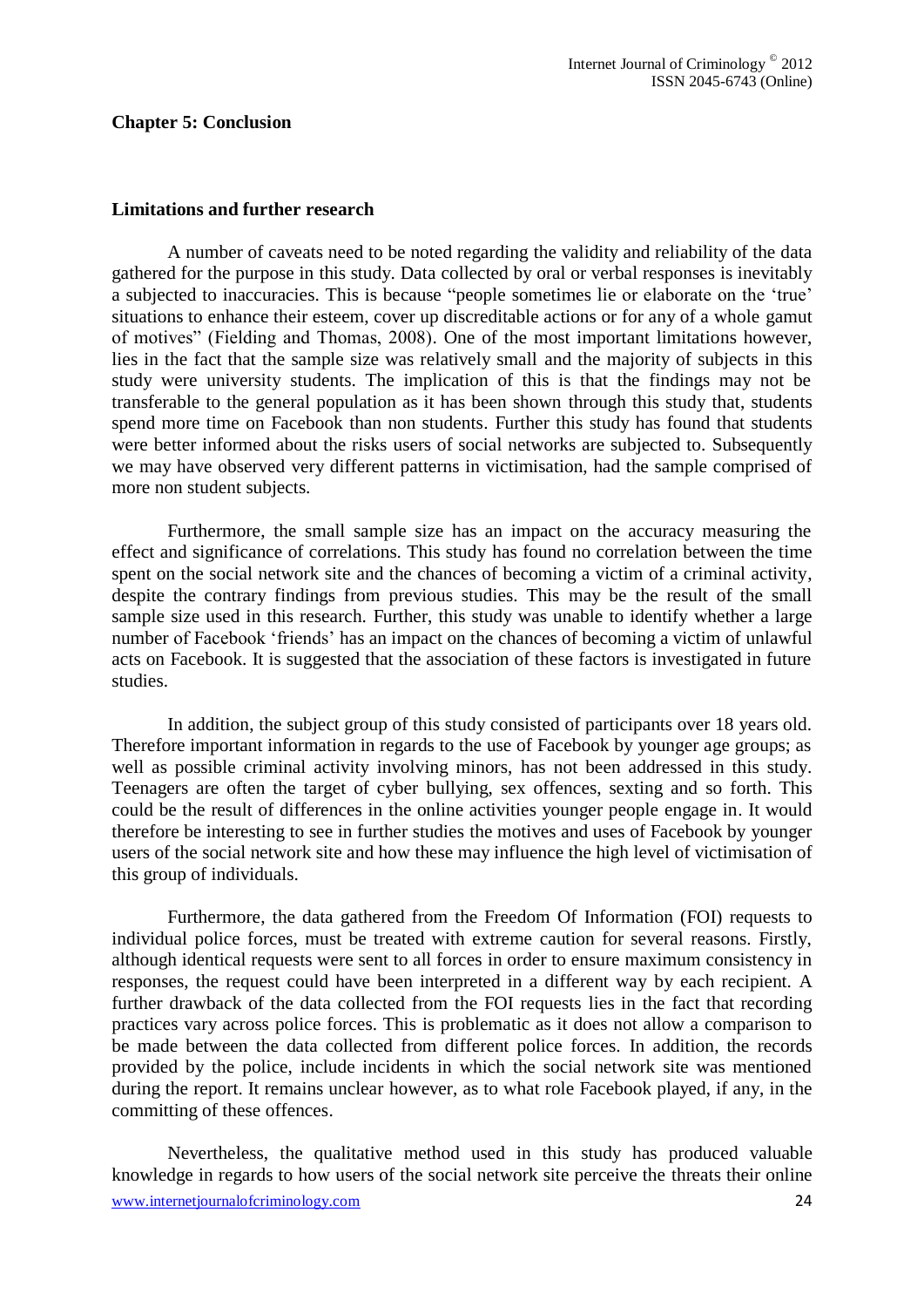activities exposed them to. This knowledge can be used in the future, to form the basis for the development of quantitative research methods, which would allow the exploration of the nature and extent of criminal activity on Facebook on a larger scale. Furthermore, this information can form the basis for the development of victimisation survey, which would produce a clearer picture of victimisation levels as well as susceptible groups of individuals of Facebook related criminal activity.

#### <span id="page-24-0"></span>**Conclusion**

This study set out to find the extent to which the social network site Facebook has become a conduit for criminal activity. The discussion throughout this dissertation has provided explanations for the large number of reports received by the police in relation to criminal activity which are in some way linked to Facebook. Despite however the factors that contribute to the elevated number of reports received by the police, it becomes apparent that criminal activity on Facebook is existent and growing. For this, it is safe to say with serenity that Facebook has indeed become a conduit for criminal activity, although there are extreme difficulties in assessing the exact level of risk the social network site poses to its users.

This dissertation has elaborated a number of offences associated with Facebook, in order to draw a conclusion regarding the level of risk users of the social network site are subjected to. This investigation has shown that many of the offences linked to Facebook are simply an extension of terrestrial criminal activity, though the internet has allowed these offences to occur on a much larger scale than previously possible. Despite the fact that these online activities are by no means new behaviour, this study has found that Facebook users are ill informed about the risks they are putting themselves in.

The very nature of social network sites raises concerns about privacy. "...participation in social media, with the extension of personal lives into quasi–public spaces that it necessary entails, brings as its inescapable counterpart a vulnerability to a wide range of criminal victimisation than previously seen" (Yar, 2012) Without doubt however, some of the risks users of Facebook are subjected to, may be reduced significantly by enhancing the knowledge of individuals using the social network site, as to the risks to which they may be exposing themselves in their extended public self – presentation.

We may therefore conclude that to some extent the news media is justified in highlighting the potential threats that emerge by participating in online communities. However, these reports must be taken with caution as often the figures presented are largely exaggerated and often, perpetrators are not the modern day 'folk devils' they are made out to be by the mass media.

As with any technological innovation "There will always be people who see only the potential to do good, while others see new opportunities to commit crime or make money" (Standage, 1998 cited in Wall, 2010, p.88).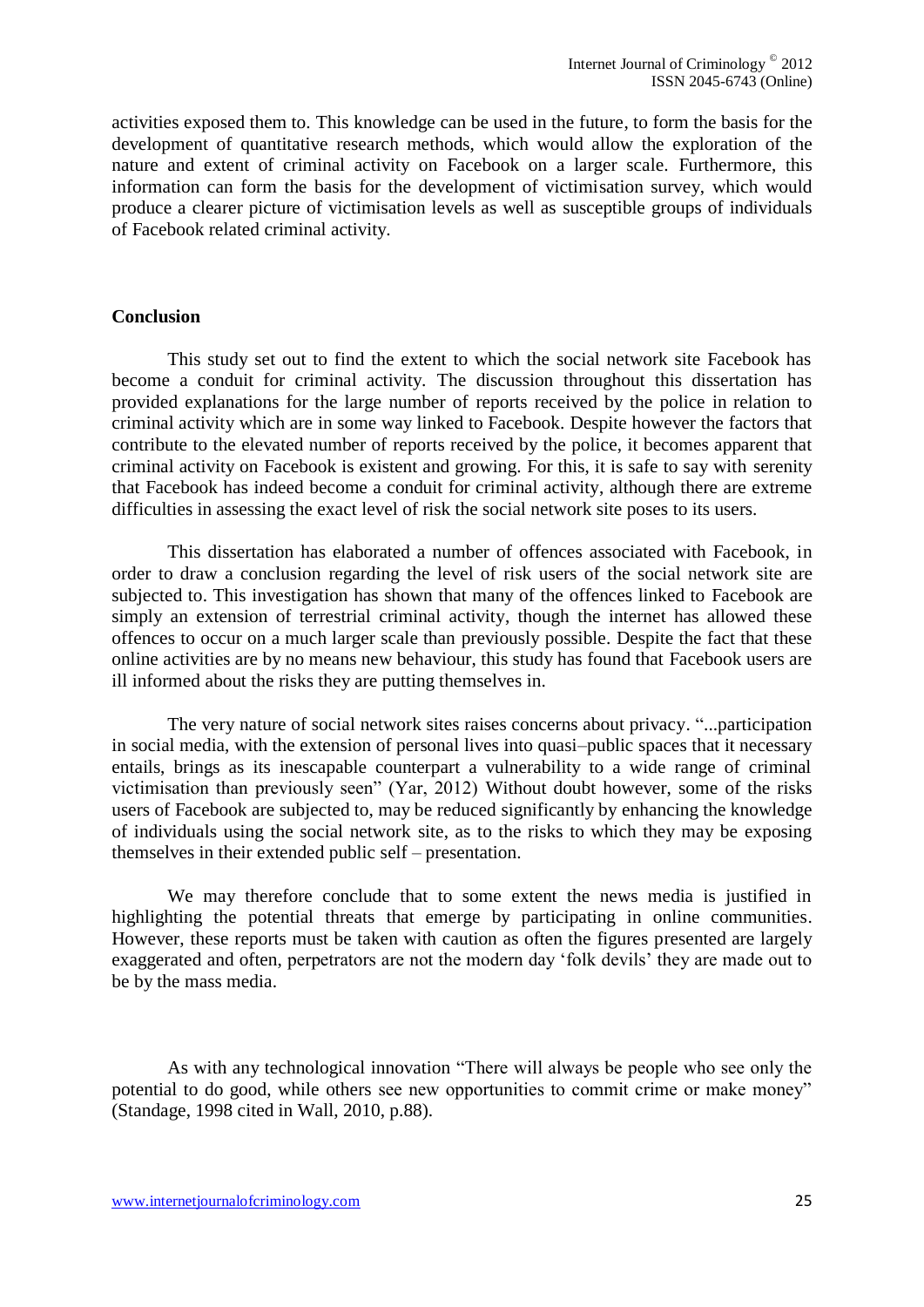<span id="page-25-0"></span>

|                |      |                | employment | Time spent on       |                  |
|----------------|------|----------------|------------|---------------------|------------------|
| Name*          | Age  | <b>sex</b>     | status     | Facebook            | no of FB friends |
| Emilia         | 36   | $\mathbf{F}$   | Unemployed | several times a day | 574              |
| Chris          | 21   | M              | Student    | once or twice a day | 552              |
| Paul           | 29   | M              | Student    | once a day          | 248              |
| <b>Barbara</b> | 19   | $\mathbf F$    | Student    | several times a day | 238              |
| John           | 26   | $\mathbf{M}$   | Student    | several times a day | 221              |
| Anna           | 47   | $\mathbf{F}$   | Full time  | Once a month        | 21               |
| Julie          | 69   | ${\bf F}$      | Retired    | 4-5 times a week    | 15               |
| Mark           | 45   | M              | Full time  | 2 hours a day       | 53               |
| Andy           | 24   | M              | Part time  | 1 hour a day        | 511              |
| Simon          | 21   | M              | Student    | several times a day | 715              |
| Valery         | 19   | $\mathbf{F}$   | Student    | several times a day | 514              |
| Alex           | 22   | M              | Student    | several times a day | 260              |
| Mary           | 21   | $\mathbf{F}$   | Student    | once or twice a day | 171              |
| Susan          | 31   | $\mathbf{F}$   | Unemployed | most days           | 58               |
| Philip         | 27   | M              | Full time  | once a day          | 365              |
| George         | 39   | M              | Full time  | once a day          | 175              |
| Peter          | 19   | M              | Student    | several times a day | 348              |
| Laura          | 20   | $\overline{F}$ | Student    | once or twice a day | 960              |
| William        | 19   | M              | Student    | several times a day | 987              |
| Tom            | 24   | M              | Full time  | most days           | 341              |
|                | 28.9 |                |            |                     | 366.35           |
|                |      |                |            |                     |                  |

## Interview sample group

\*In order to ensure confidentiality subjects names have been changed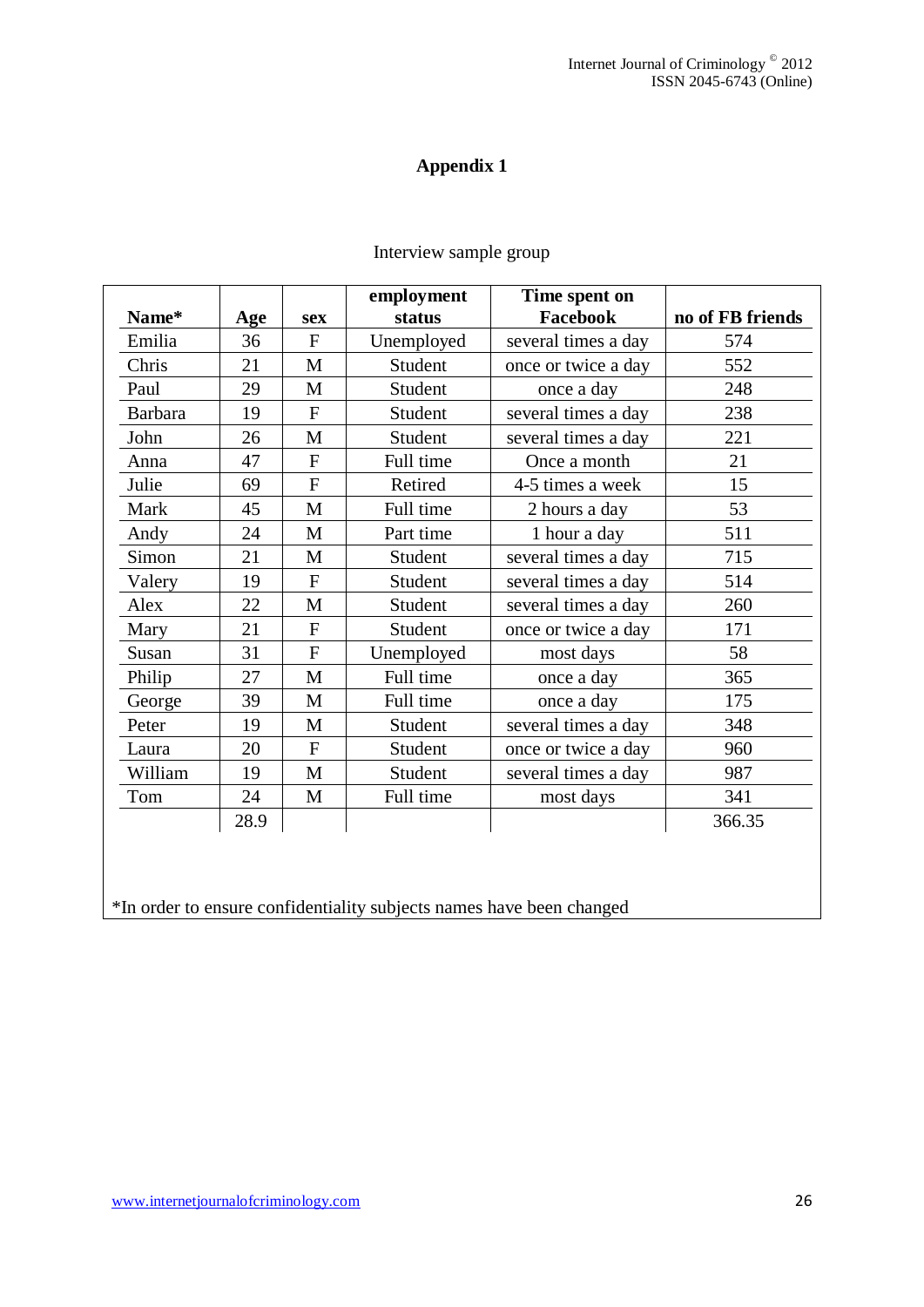# Responses from police forces

<span id="page-26-0"></span>

| $\mathbf{1}$    | <b>Metropolitan Police Service</b>    | Refused       |
|-----------------|---------------------------------------|---------------|
| $\overline{2}$  | <b>Bedfordshire Police</b>            | Provided      |
| 3               | <b>Essex Police</b>                   | Not Responded |
| $\overline{4}$  | Hertfordshire Constabulary            | Provided      |
| 5               | Norfolk Constabulary                  | Provided      |
| 6               | <b>Suffolk Constabulary</b>           | Provided      |
| $\overline{7}$  | <b>Sussex Police</b>                  | Pending       |
| 8               | <b>Thames Valley Police</b>           | Refused       |
| 9               | <b>Avon and Somerset Constabulary</b> | Refused       |
| 10              | Devon and Cornwall Constabulary       | Provided      |
| 11              | <b>Dorset Police</b>                  | Pending       |
| 12              | <b>Gloucestershire Constabulary</b>   | Provided      |
| 13              | Derbyshire Constabulary               | Provided      |
| 14              | Leicestershire Constabulary           | Provided      |
| 15              | Lincolnshire Police                   | Pending       |
| 16              | Northamptonshire Police               | Refused       |
| 17              | Nottinghamshire Police                | Provided      |
| 18              | <b>Staffordshire Police</b>           | Not Responded |
| 19              | <b>Warwickshire Police</b>            | Refused       |
| 20              | <b>West Mercia Police</b>             | Refusal       |
| 21              | <b>West Midlands Police</b>           | Pending       |
| 22              | <b>Cleveland Police</b>               | Not Responded |
| 23              | Durham Constabulary                   | Refused       |
| 24              | Humberside Police                     | Provided      |
| 25              | North Yorkshire Police                | Pending       |
| $\overline{26}$ | South Yorkshire Police                | Provided      |
| 27              | <b>West Yorkshire Police</b>          | Provided      |
| 28              | <b>Cheshire Constabulary</b>          | Provided      |
| 29              | Cumbria Constabulary                  | Pending       |
| 30              | <b>Greater Manchester Police</b>      | Refusal       |
| 31              | Merseyside Police                     | Provided      |
| 32              | Lancashire Constabulary               | Provided      |

| Refusals:          | 08 |
|--------------------|----|
| Information give:  | 15 |
| Awaiting response: | 06 |
| No response:       | 03 |
| <b>Total</b>       | 32 |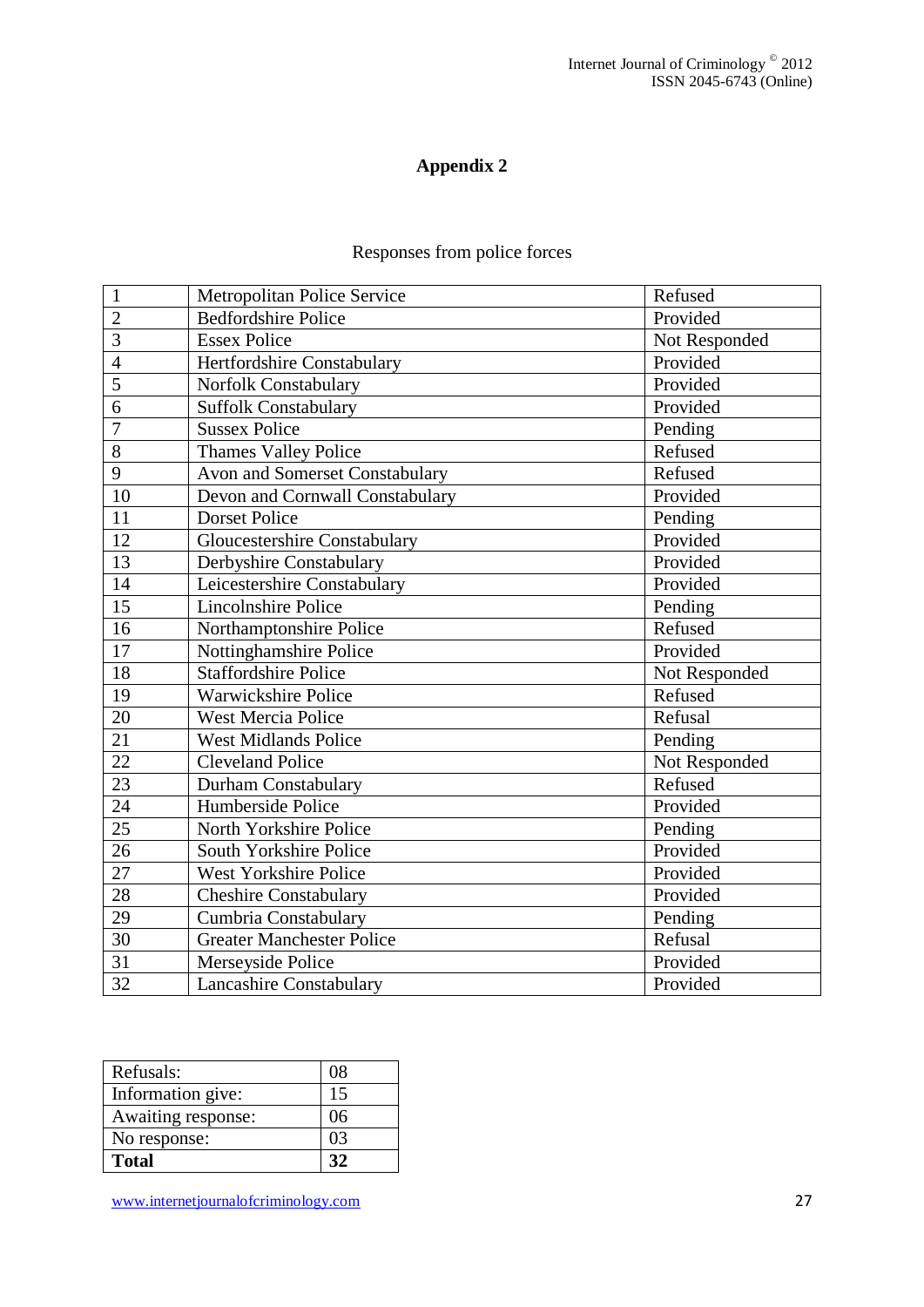# Number of reports received in 2008

<span id="page-27-0"></span>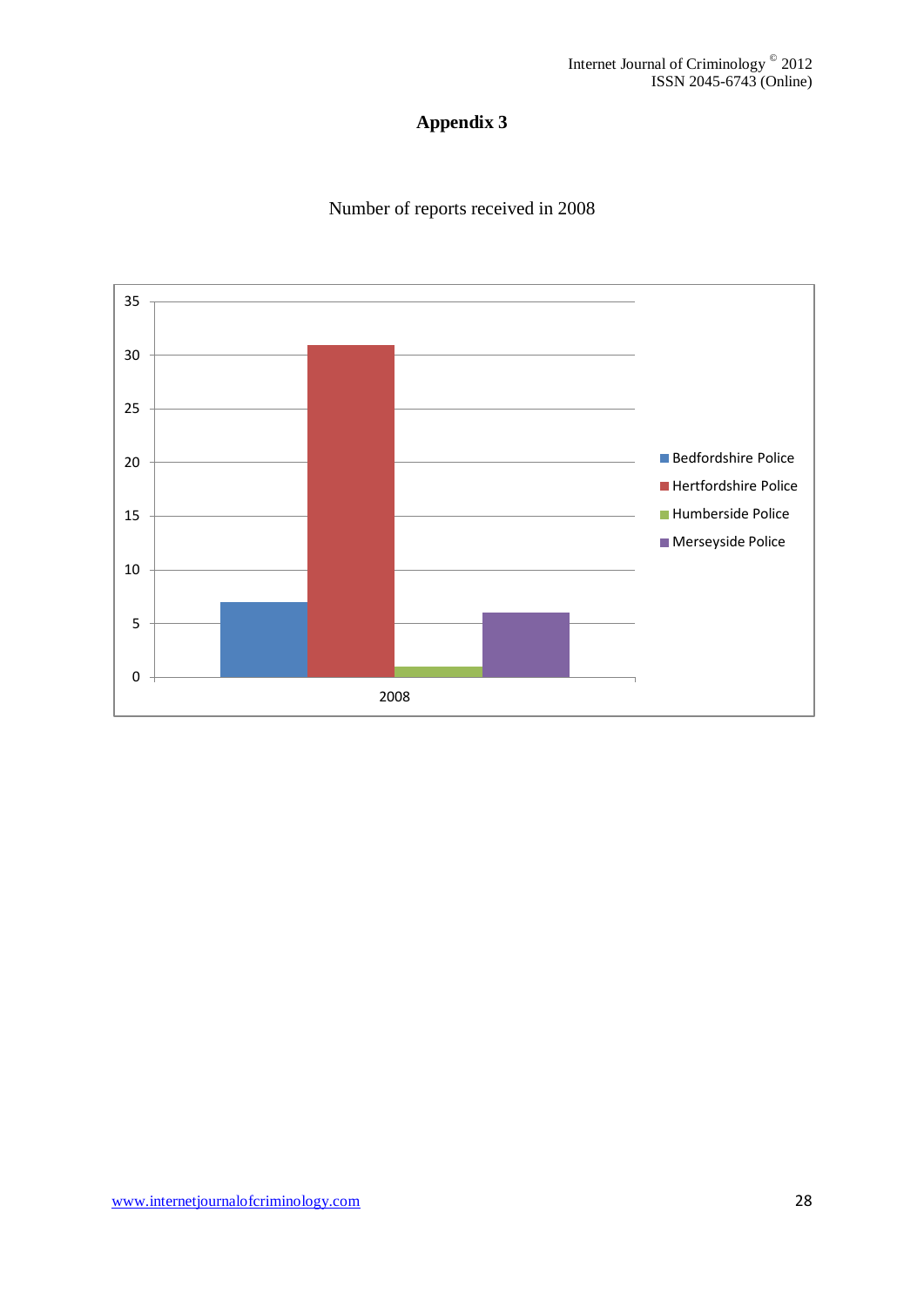### Number of reports received in 2009

<span id="page-28-0"></span>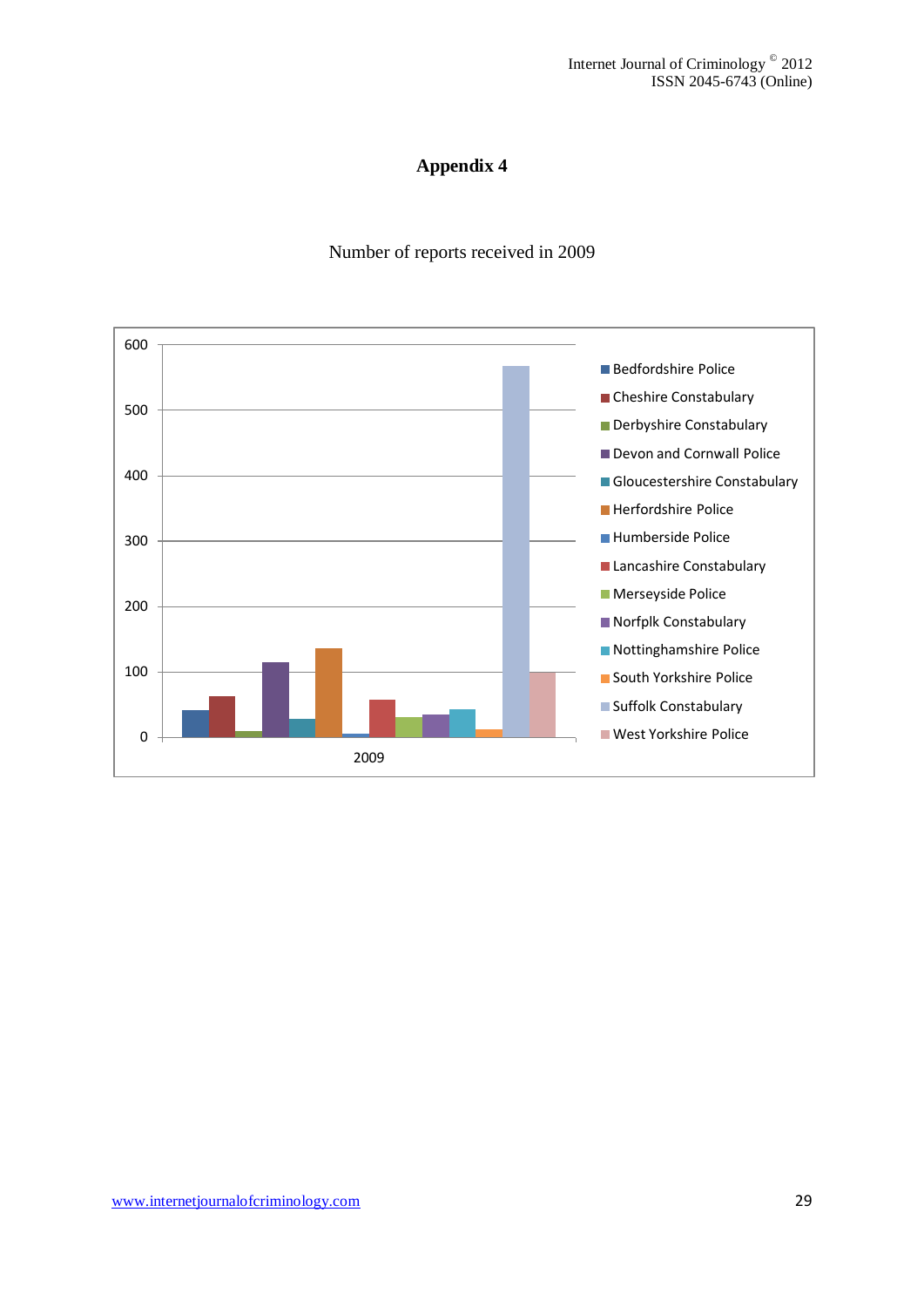

<span id="page-29-0"></span>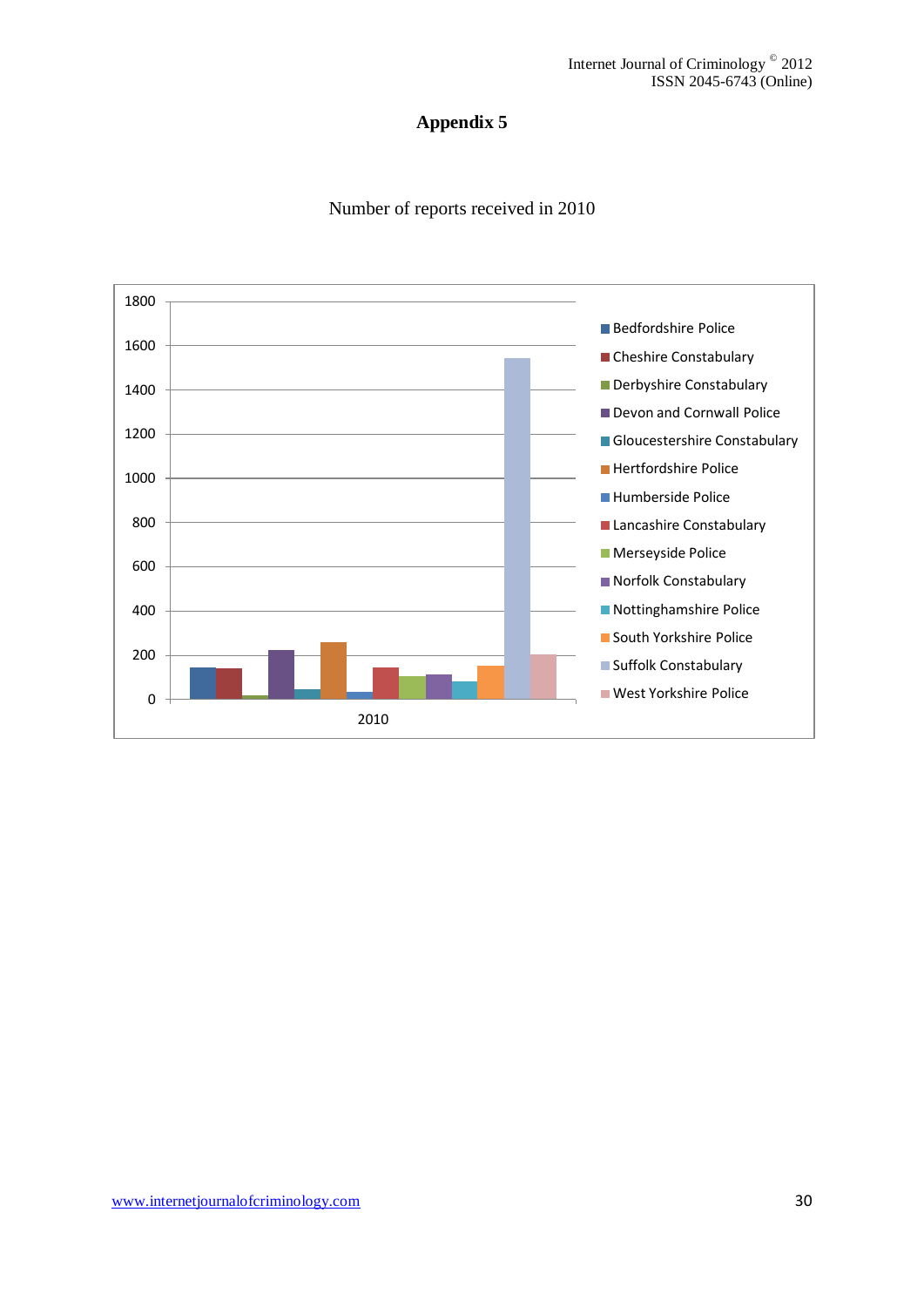Number of reports received in 2011

<span id="page-30-0"></span>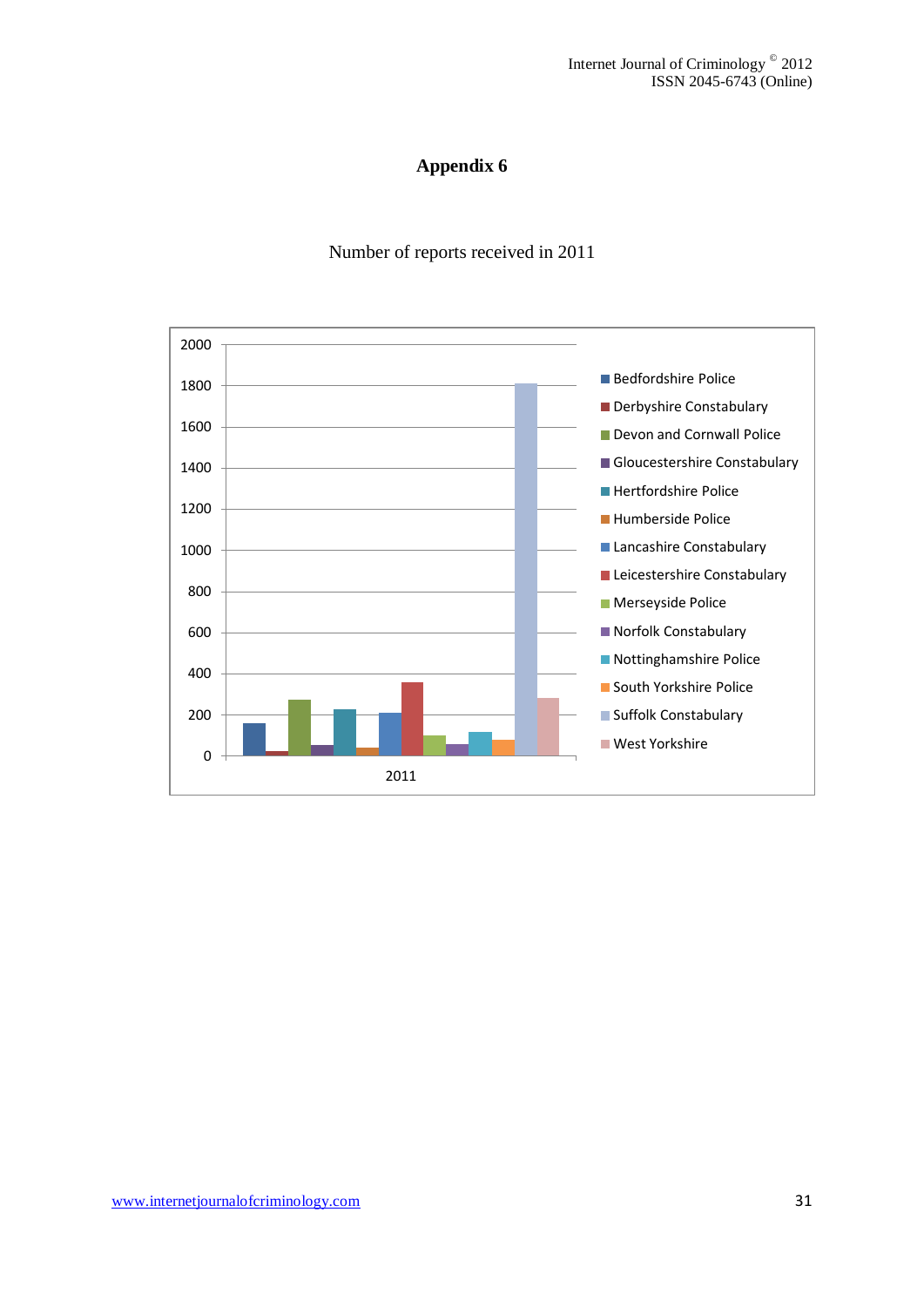### <span id="page-31-0"></span>**Bibliography:**

Alexa Internet Inc. (2012) 'facebook.com' at:<http://www.alexa.com/siteinfo/facebook.com> (Accessed: 1 May 2012)

Arthur, C. (2012) 'From Instagram to MySpace: a guide to hip social startup acquisitions', at [http://www.guardian.co.uk/technology/2012/apr/10/instagram-myspace-social-startup](http://www.guardian.co.uk/technology/2012/apr/10/instagram-myspace-social-startup-acquisitions?newsfeed=true)[acquisitions?newsfeed=true](http://www.guardian.co.uk/technology/2012/apr/10/instagram-myspace-social-startup-acquisitions?newsfeed=true) (Accessed: 1 May 2012)

Barrett, D. (2007) 'Crime risk warnings to users of social networking sites' at [http://www.independent.co.uk/news/uk/crime/crime-risk-warning-to-users-of-social](http://www.independent.co.uk/news/uk/crime/crime-risk-warning-to-users-of-social-networking-sites-400062.html)[networking-sites-400062.html](http://www.independent.co.uk/news/uk/crime/crime-risk-warning-to-users-of-social-networking-sites-400062.html) (Accessed: 1 May 2012)

BBC (2008) 'Man killed wife in Facebook row', at:<http://news.bbc.co.uk/1/hi/7676285.stm> (Accessed: 30 March 2012)

BBC (2010) 'Jealous lover jailed over London Facebook photo murder', at: <http://news.bbc.co.uk/1/hi/england/london/8557402.stm> (Accessed: 15 September 2011)

BBC (2010b) 'Fighting crime on Facebook', at: [http://news.bbc.co.uk/1/hi/northern\\_ireland/8646428.stm](http://news.bbc.co.uk/1/hi/northern_ireland/8646428.stm) (Accessed: 1 May 2012)

BBC (2011a) 'Warnings to Facebook users over personal data' at: <http://www.bbc.co.uk/news/uk-wales-14988579>(Accessed 14th November 2011)

BBC (2011b) 'Study finds third of teachers have been bullied online' at: <http://www.bbc.co.uk/news/technology-14527103> (Accessed 15 September 2011)

BBC (2012) 'Child sex offender jailed for Facebook approach to mother', at: <http://www.bbc.co.uk/news/uk-england-sussex-17614922> (Accessed: 11 April 2012)

BBC Three, *Anti – Social Network*, 18 April 2012

Bryce, J. (2010) 'Online sexual exploitation of children and young people' in Jewkes, Y. and Yar, M (eds) *Handbook of Internet Crime*. Devon: Willan

Boyd, D. M. and Ellison, N. B. (2007) 'Social Network Sites: Definition, History, and Scholarship'*, Journal of Computer-Mediated Communication*13 (1), pp. 210 - 230

Burcher, N. (2010) 'Facebook usage statistics by county – July 2010 compared to July 2009 and July 2008' at: [http://www.nickburcher.com/2010/07/facebook-usage-statistics-by](http://www.nickburcher.com/2010/07/facebook-usage-statistics-by-country.html)[country.html](http://www.nickburcher.com/2010/07/facebook-usage-statistics-by-country.html) (Accessed: 1 May 2012)

Channel 4 News (2012) 'Five arrested in UK over online race-hate crimes', at: <http://www.channel4.com/news/five-arrested-in-uk-over-online-race-hate-crimes> (Accessed: 1 May 2012)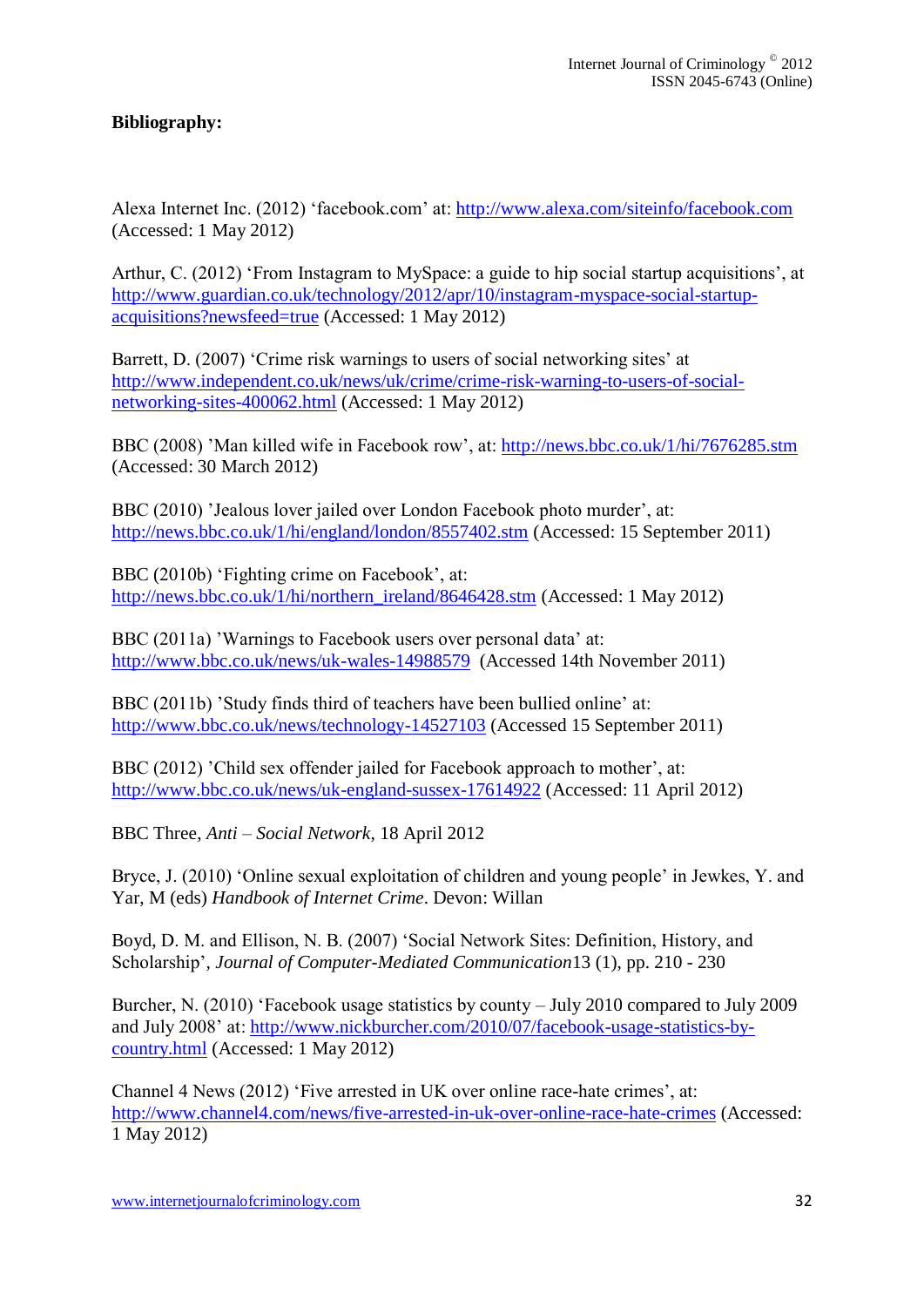Coleman, C. and Moynihan, J. (1996) *Understanding crime data, Haunted by the dark figure*. Buckingham: Open University Press

Computer Misuse Act 1990, Chapter 18, at <http://www.legislation.gov.uk/ukpga/1990/18/contents> (Accessed: 20 April 2012)

Dwyer, C., Hiltz, S.R. and Passerini K. (2007) 'Trust and privacy concern within social networking sites: A comparison of Facebook and MySpace' in *Americas Conference on Information Systems*. Colorado: Association for Information Systems

Ellison, L. and Akdeniz, Y. (1998) 'Cyber-Stalking: the Regulation of Harassment on the Internet', *Criminal Law Review,* December Special Edition: Crime, Criminal Justice and the internet, pp.29-48

Ellison, N. B., Steinfield, C. and Lampe, C. (2007) 'The Benefits of Facebook "Friends": Social Capital and Collage Students' Use of Online Social Network Sites', *Journal of Computer-Mediated Communication* 12 (4), pp. 1143-1168

Facebook (2012) 'Key Facts', at: <http://newsroom.fb.com/content/default.aspx?NewsAreaId=22> (Accessed: 1 May 2012)

Fielding, N. and Thomas, H. (2008) 'Qualitative Interviewing' in Gilbert, N. (ed.) *Researching Social Life*, (3rd edition). London: Sage

Finch, E. (2001) *The Criminalisation of stalking: constructing the problem and evaluating the solution*. London: Cavendish

Finkle, J. (2009) 'Cybercrime spreads on Facebook', at: [http://www.reuters.com/article/2009/06/29/us-facebook-security-analysis](http://www.reuters.com/article/2009/06/29/us-facebook-security-analysis-idUSTRE55S55820090629)[idUSTRE55S55820090629](http://www.reuters.com/article/2009/06/29/us-facebook-security-analysis-idUSTRE55S55820090629) (Accessed: 1 May 2012)

Fraud Act 2006, Chapter 35, at [http://www.legislation.gov.uk/ukpga/2006/35/pdfs/ukpga\\_20060035\\_en.pdf](http://www.legislation.gov.uk/ukpga/2006/35/pdfs/ukpga_20060035_en.pdf) (Accessed: 20 April 2012)

Garland, D. (2008) 'On the concept of moral panic', *Crime Media Culture 2008 4:9,* at: <http://cmc.sagepub.com/content/4/1/9.full.pdf+html> (Accessed: 15 November 2011)

Gill, C. (2010) 'The Facebook crimewave hits 100,000 in the last five years', at: [http://www.dailymail.co.uk/news/article-1338223/Facebook-crime-rises-540-cent-3-years](http://www.dailymail.co.uk/news/article-1338223/Facebook-crime-rises-540-cent-3-years-police-chiefs-16-forces-reveal.html#ixzz1syzp2kWk)[police-chiefs-16-forces-reveal.html#ixzz1syzp2kWk](http://www.dailymail.co.uk/news/article-1338223/Facebook-crime-rises-540-cent-3-years-police-chiefs-16-forces-reveal.html#ixzz1syzp2kWk) (Accessed: 24 April 2011)

Goode, A. and Ben-Yehuda, N. (1994), Moral Panics: The Social Construction of Deviance. Oxford: Blackwell Publishers

Green, R. A. (2011) 'British minister discusses Twitter, Facebook bans' at: [http://edition.cnn.com/2011/TECH/social.media/08/25/uk.social.media/index.html?iref=allse](http://edition.cnn.com/2011/TECH/social.media/08/25/uk.social.media/index.html?iref=allsearch) [arch](http://edition.cnn.com/2011/TECH/social.media/08/25/uk.social.media/index.html?iref=allsearch) (Accessed: 1 May 2012)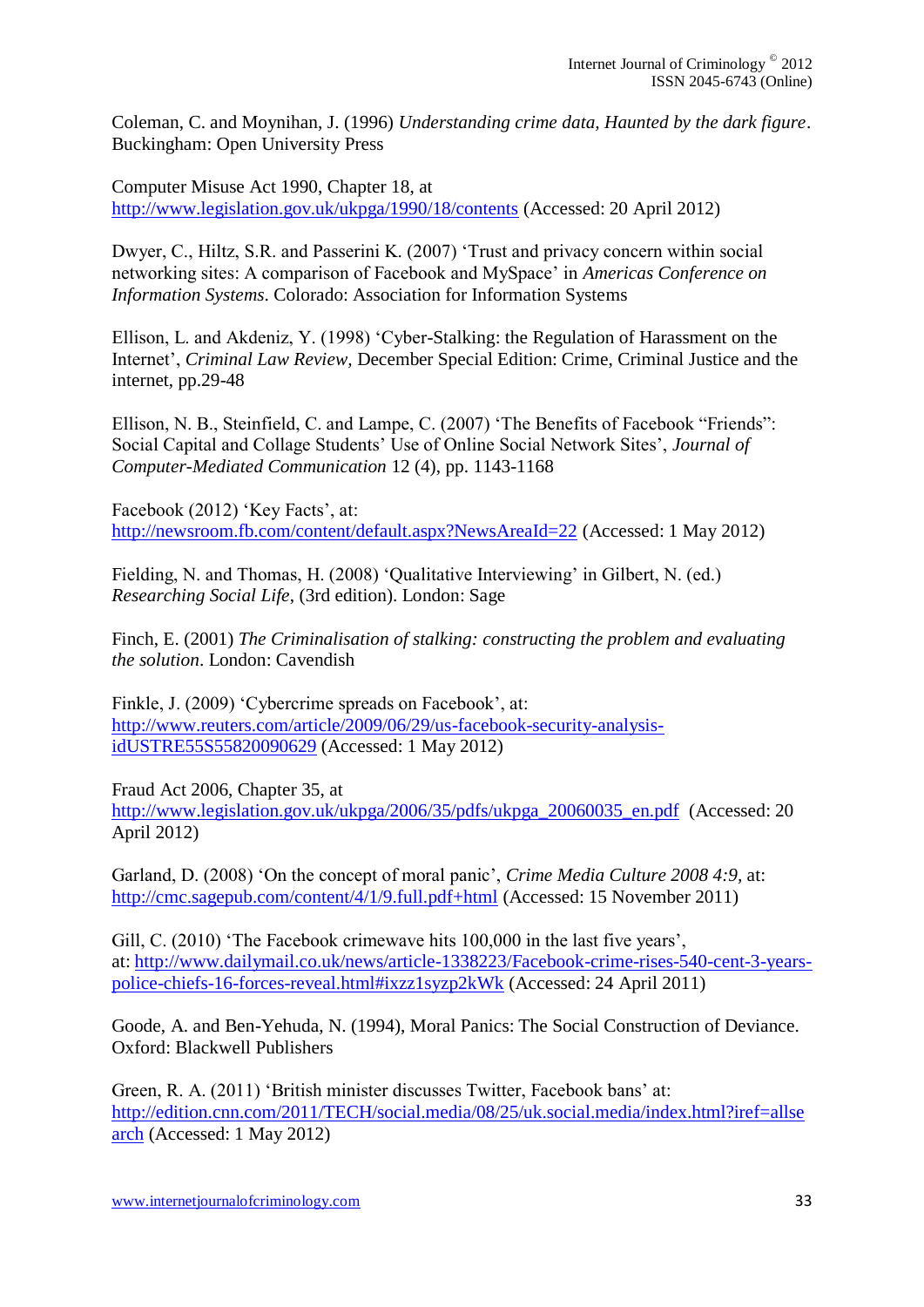Harding, E. (2012) 'Trolls target cancer victim on Facebook: Sick comments about girl who inspired William and Kate' at: [http://www.dailymail.co.uk/news/article-2136230/Vile](http://www.dailymail.co.uk/news/article-2136230/Vile-internet-trolls-target-Facebook-tribute-page-girl-touched-Prince-William-Kate.html?ITO=1490)[internet-trolls-target-Facebook-tribute-page-girl-touched-Prince-William-](http://www.dailymail.co.uk/news/article-2136230/Vile-internet-trolls-target-Facebook-tribute-page-girl-touched-Prince-William-Kate.html?ITO=1490)[Kate.html?ITO=1490](http://www.dailymail.co.uk/news/article-2136230/Vile-internet-trolls-target-Facebook-tribute-page-girl-touched-Prince-William-Kate.html?ITO=1490) (Accessed: 28 April 2012)

Holden, M. (2012) 'Student jailed for "extensive" Facebook hack', at: <http://uk.reuters.com/article/2012/02/17/uk-britain-facebook-idUKTRE81G1MF20120217> (Accessed: 1 May 2012)

Home Office (2012) 'Launching the 101 non-emergency number: Information for police communicators', at: [http://www.homeoffice.gov.uk/publications/police/101-non-emergency](http://www.homeoffice.gov.uk/publications/police/101-non-emergency-resources/launch-toolkit?view=Binary)[resources/launch-toolkit?view=Binary](http://www.homeoffice.gov.uk/publications/police/101-non-emergency-resources/launch-toolkit?view=Binary) (Accessed: 1 May 2012)

Jaishankar, K. (2008) 'Cyber Hate: Antisocial networking in the Internet', *Internet Journal of Cyber Criminology*, Vol.2 (2), pp.16-20

Jewkes, Y. (2002) 'Policing the Net: crime, regulations and surveillance in cyberspace' in Jewkes, Y. (ed), *Dot.cons. Crime, deviance and identity on the internet*. Devon: Willan

Joinson, A. N. (2008) ''Looking at', 'Looking up' or Keeping up with' People? Motives and Uses of Facebook', *Proceedings of the twenty-sixth annual SIGCHI conference on Human factors in computing systems*, at [http://people.bath.ac.uk/aj266/pubs\\_pdf/1149-joinson.pdf](http://people.bath.ac.uk/aj266/pubs_pdf/1149-joinson.pdf)  (Accessed: 23 August 2011)

Joseph, J. (2002) 'Cyberstalking: an international perspective' in Jewkes, Y. (ed) *Dot.cons. Crime, deviance and identity on the internet*. Devon: Willan

Kraft, E. M. and Wang, J. (2009) 'Effectiveness of Cyber bullying Prevention Strategies: A study on students' perspectives'*, International Journal of Cyber Criminology*. Vol.3 (2), pp.513 - 535

Maguire, M. (2007) 'Crime data and statistics' in Maguire, M., Morgan, R. and Reiner, R. (eds) *The oxford Handbook of Criminology* (4<sup>th</sup> edition). Oxford: Oxford University Press

Mail Online (2007) 'Millions of Facebook users putting themselves at risk of online crime', at [http://www.dailymail.co.uk/sciencetech/article-476866/Millions-Facebook-users-putting](http://www.dailymail.co.uk/sciencetech/article-476866/Millions-Facebook-users-putting-risk-online-crime.html)[risk-online-crime.html](http://www.dailymail.co.uk/sciencetech/article-476866/Millions-Facebook-users-putting-risk-online-crime.html) (Accessed: 20 August 2011)

Mail Online (2011) 'Mother banned from the internet after pleading guilty to 'sexting' 16 year-old son's classmate naked pictures of herself', at: [http://www.dailymail.co.uk/news/article-2061100/Lori-David-banned-internet-sexting-boy-](http://www.dailymail.co.uk/news/article-2061100/Lori-David-banned-internet-sexting-boy-16-naked-picture.html?ito=feeds-newsxml)[16-naked-picture.html?ito=feeds-newsxml](http://www.dailymail.co.uk/news/article-2061100/Lori-David-banned-internet-sexting-boy-16-naked-picture.html?ito=feeds-newsxml) (Accessed: 14 November 2011)

Marcum, C. D., Higgins, G. E. and Ricketts, M. L. (2010) 'Potential factors of online victimization of youth: An examination of adolescent online behaviors utilizing routine active theory', *Deviant Behavior*, 31, pp. 381 - 410

Phillips, S. (2007) 'A brief history of Facebook', at: <http://www.guardian.co.uk/technology/2007/jul/25/media.newmedia> (Accessed: 1 May 2012)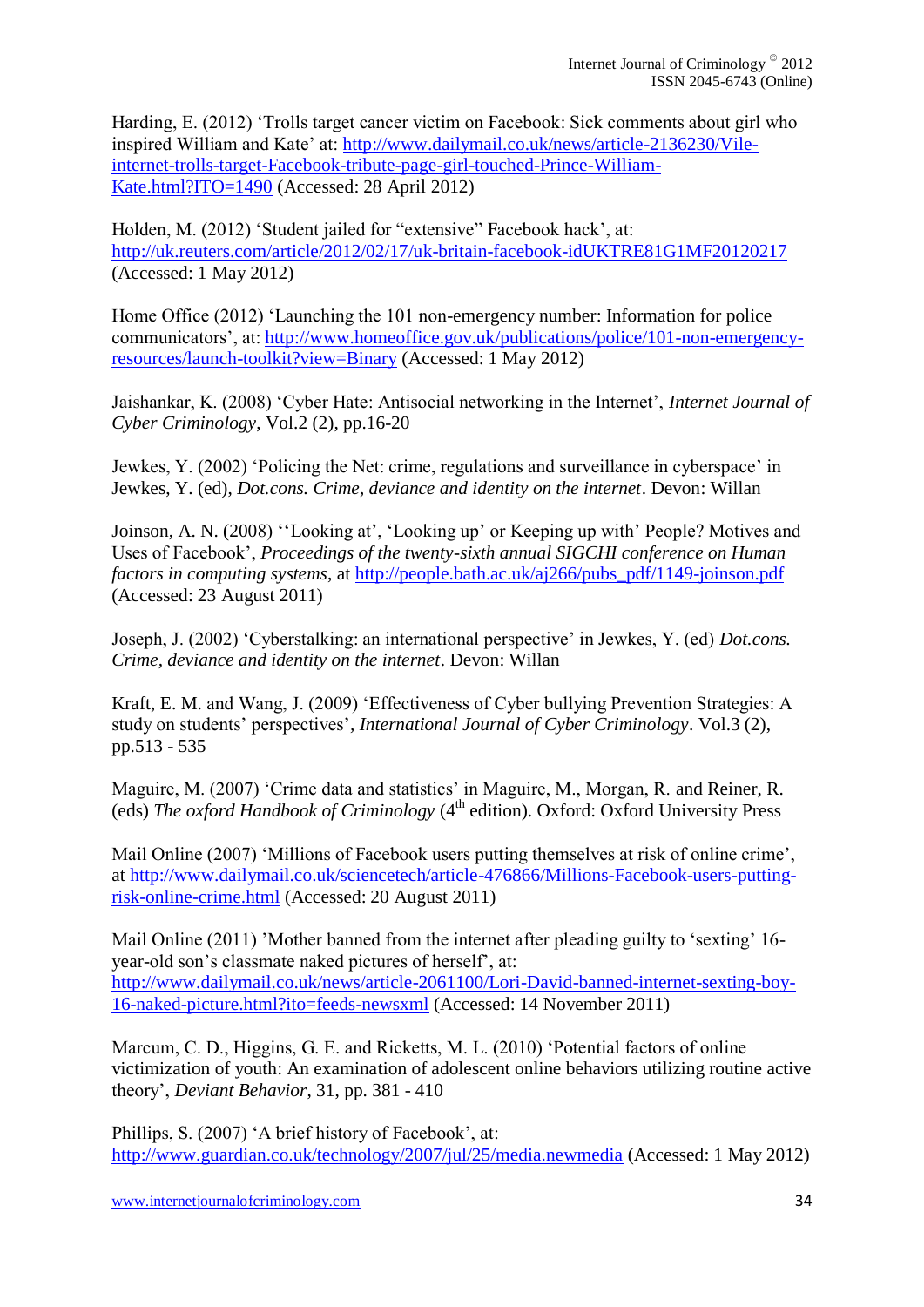Roberts, L. (2008) 'Jurisdictional and definitional concerns with computer-mediated interpersonal crimes: An Analysis on Cyber Stalking', *International Journal of Cyber Criminology*. Vol.2 (1), pp. 271 – 285

Russia Today (2011) 'Gang profiling: UK council wants eye on social network', at: <http://rt.com/news/social-networks-youth-riots-461/> (Accessed: 14 November 2011)

Simons, J., Legg, C. and Hosking, R. (2003) 'National Crime Recording Standard (NCRS): an analysis of the impact on recorded crime', *Crime in England and Wales 2002/2003*. London: Home Office

Chase, E. and Statham, J. (2005) 'Commercial and Sexual Exploitation of Children and Young People in the UK – A Review', *Child Abuse Review*, Vol. 14, at: <http://onlinelibrary.wiley.com/doi/10.1002/car.881/pdf> (Accessed: 1 May 2012)

The Crown Prosecution Service, (n.d.) 'Stalking and Harassment' at [http://www.cps.gov.uk/legal/s\\_to\\_u/stalking\\_and\\_harassment/](http://www.cps.gov.uk/legal/s_to_u/stalking_and_harassment/) (Accessed: 1 May 2012)

The Independent (2008) 'Man murdered wife over Facebook posting', at: [http://www.independent.co.uk/news/uk/crime/man-murdered-wife-over-facebook-posting-](http://www.independent.co.uk/news/uk/crime/man-murdered-wife-over-facebook-posting-965056.html)[965056.html](http://www.independent.co.uk/news/uk/crime/man-murdered-wife-over-facebook-posting-965056.html) (Accessed: 23 August 2011)

The Sun (2012) 'Web trolls put picture of Down's girl on Facebook with vile caption' at [http://www.thesun.co.uk/sol/homepage/news/4278427/Web-trolls-put-picture-of-Downs-](http://www.thesun.co.uk/sol/homepage/news/4278427/Web-trolls-put-picture-of-Downs-Syndrome-girl-on-Facebook-with-vile-caption.html)[Syndrome-girl-on-Facebook-with-vile-caption.html](http://www.thesun.co.uk/sol/homepage/news/4278427/Web-trolls-put-picture-of-Downs-Syndrome-girl-on-Facebook-with-vile-caption.html) (Accessed: 30 April 2012)

Travis, J. (2011) 'Teenager faces jail after he admits flooding library', at: [http://www.portsmouth.co.uk/news/local/teenager-faces-jail-after-he-admits-flooding-library-](http://www.portsmouth.co.uk/news/local/teenager-faces-jail-after-he-admits-flooding-library-1-2616198)[1-2616198](http://www.portsmouth.co.uk/news/local/teenager-faces-jail-after-he-admits-flooding-library-1-2616198) (Accessed: 30 April 2012)

Trochim, W. M. K. (2001) *The research Methods Knowledge Base* (2nd edition). Cincinnati: Atomic Dog Publishing

Wall, D. S. (2005) 'The Internet as a Conduit for Criminals' in Pattavina, A. (ed) *Information Technology and the Criminal Justice System*. California: Sage (Chapter revised March 2010)

Wall, D. S. (2007) Cybercrime: The transformation of crime in the information age, Cambridge: Polity

Wall, D. S. (2010) 'Criminalising cyberspace: the rise of the internet as a 'crime problem'' in Jewkes, Y. and Yar, M. (eds) *Handbook of Internet Crime*. Devon: Willan

Williams, C. (2012) 'Facebook criticised for 'hurting' cybercrime investigation', at: [http://www.telegraph.co.uk/technology/facebook/9068166/Facebook-criticised-for-hurting](http://www.telegraph.co.uk/technology/facebook/9068166/Facebook-criticised-for-hurting-cybercrime-investigation.html)[cybercrime-investigation.html](http://www.telegraph.co.uk/technology/facebook/9068166/Facebook-criticised-for-hurting-cybercrime-investigation.html) (Accessed: 1 May 2012)

Yar, M. (2006) *Cybercrime and Society*. London: Sage